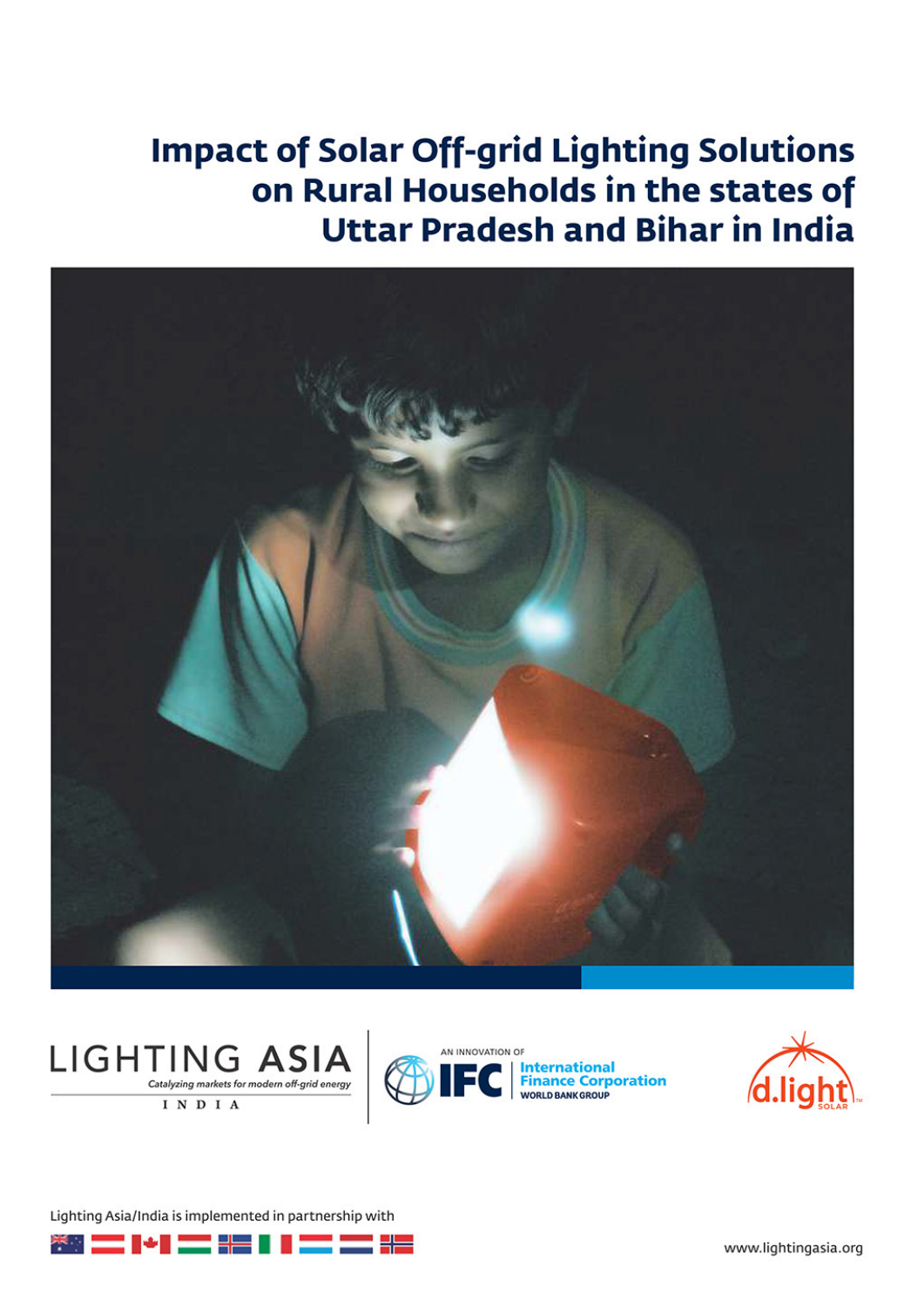#### **Cover Image**

d.light

**Contact Anjali Garg** AGarg1@ifc.org

### **IFC Disclaimer**

#### **© International Finance Corporation [2018].All rights reserved.**

2121 Pennsylvania Avenue, N.W.

Washington, D.C. 20433

Internet: www.ifc.org

The material in this work is copyrighted.Copying and/or transmitting portions or all of this work without permission may be a violation of applicable law. IFC encourages dissemination of its work and will normally grant permission to reproduce portions of the work promptly, and when the reproduction is for educational and non-commercial purposes, without a fee, subject to such attributions and notices as we may reasonably require.

IFC does not guarantee the accuracy, reliability or completeness of the content included in this work, or for the conclusions or judgments described herein, and accepts no responsibility or liability for any omissions or errors (including, without limitation, typographical errors and technical errors) in the content whatsoever or for reliance thereon. The boundaries, colors, denominations, and other information shown on any map in this work do not imply any judgment on the part of The World Bank concerning the legal status of any territory or the endorsement or acceptance of such boundaries.The findings, interpretations, and conclusions expressed in this volume do not necessarily reflect the views of the Executive Directors of The World Bank or the governments they represent.

The contents of this work are intended for general informational purposes only and are not intended to constitute legal, securities, or investment advice, an opinion regarding the appropriateness of any investment, or a solicitation of any type. IFC or its affiliates may have an investment in,provide other advice or services to,or otherwise have a financial interest in, certain of the companies and parties named herein.

All other queries on rights and licenses, including subsidiary rights, should be addressed to IFC Communications, 2121 Pennsylvania Avenue,N.W.,Washington,D.C. 20433.

International Finance Corporation is an international organization established by Articles of Agreement among its member countries, and a member of the World Bank Group. All names, logos and trademarks are the property of IFC and you may not use any of such materials for any purpose without the express written consent of IFC. Additionally, 'International Finance Corporation' and 'IFC' are registered trademarks of IFC and are protected under international law.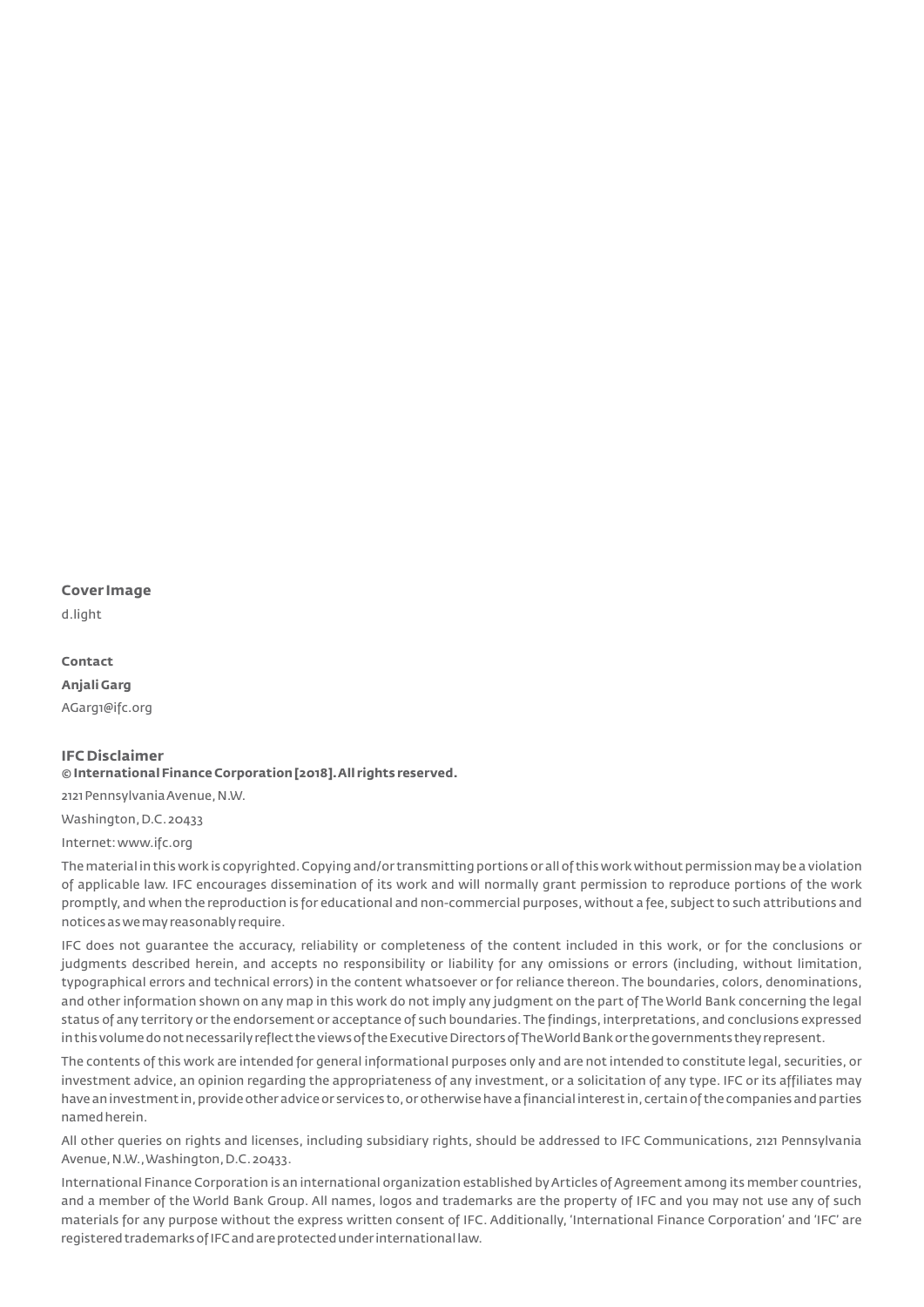# Contents

| • Executive Summary of Key Findings <b>- Executive Summary of Key Findings</b> - <b></b> |  |
|------------------------------------------------------------------------------------------|--|
|                                                                                          |  |
|                                                                                          |  |
|                                                                                          |  |
|                                                                                          |  |
|                                                                                          |  |
|                                                                                          |  |
|                                                                                          |  |
|                                                                                          |  |
|                                                                                          |  |
|                                                                                          |  |
|                                                                                          |  |
|                                                                                          |  |
|                                                                                          |  |
|                                                                                          |  |
|                                                                                          |  |
|                                                                                          |  |
|                                                                                          |  |
| . Impact on Total Lighting Hours, Fuel Consumption, and Savings ______________18         |  |
|                                                                                          |  |
|                                                                                          |  |
|                                                                                          |  |
|                                                                                          |  |
| • Conclusion 27                                                                          |  |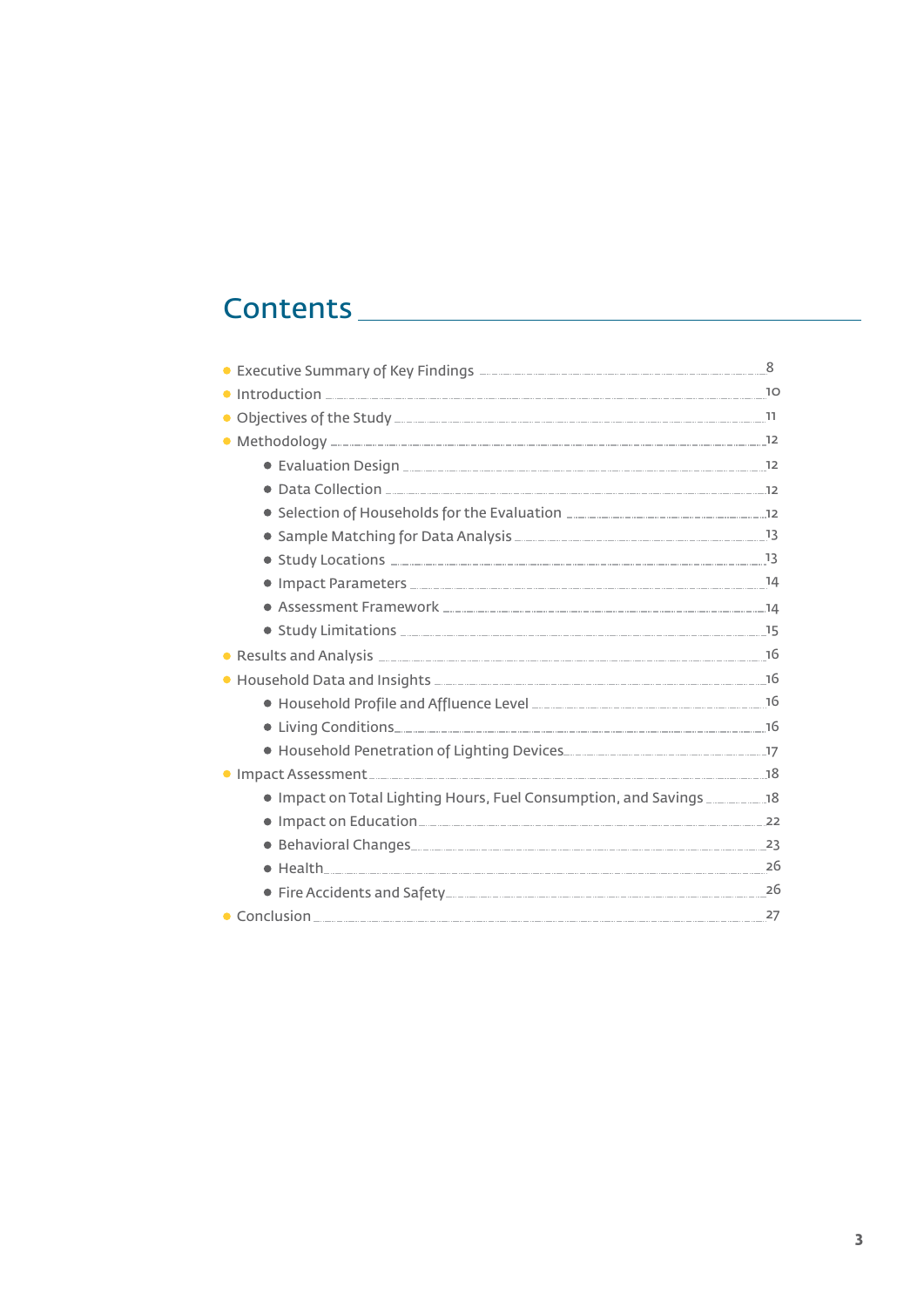# List of Figures

| Figure 2. Map of Bihar 13                                                                           |  |
|-----------------------------------------------------------------------------------------------------|--|
| Figure 3. Usage of Lighting Devices at Baseline and Endline in All Households [10001] [12] 18       |  |
| Figure 4. Usage of Traditional Lighting Devices at Baseline and Endline in All Households           |  |
| Figure 5. Usage of All Lighting Sources at Baseline and Endline in All Households, in Hours per Day |  |
|                                                                                                     |  |
|                                                                                                     |  |
|                                                                                                     |  |
| Figure 9. Difficulties and Problems faced with the Solar Appliances <b>Manual Access 2018</b> 25    |  |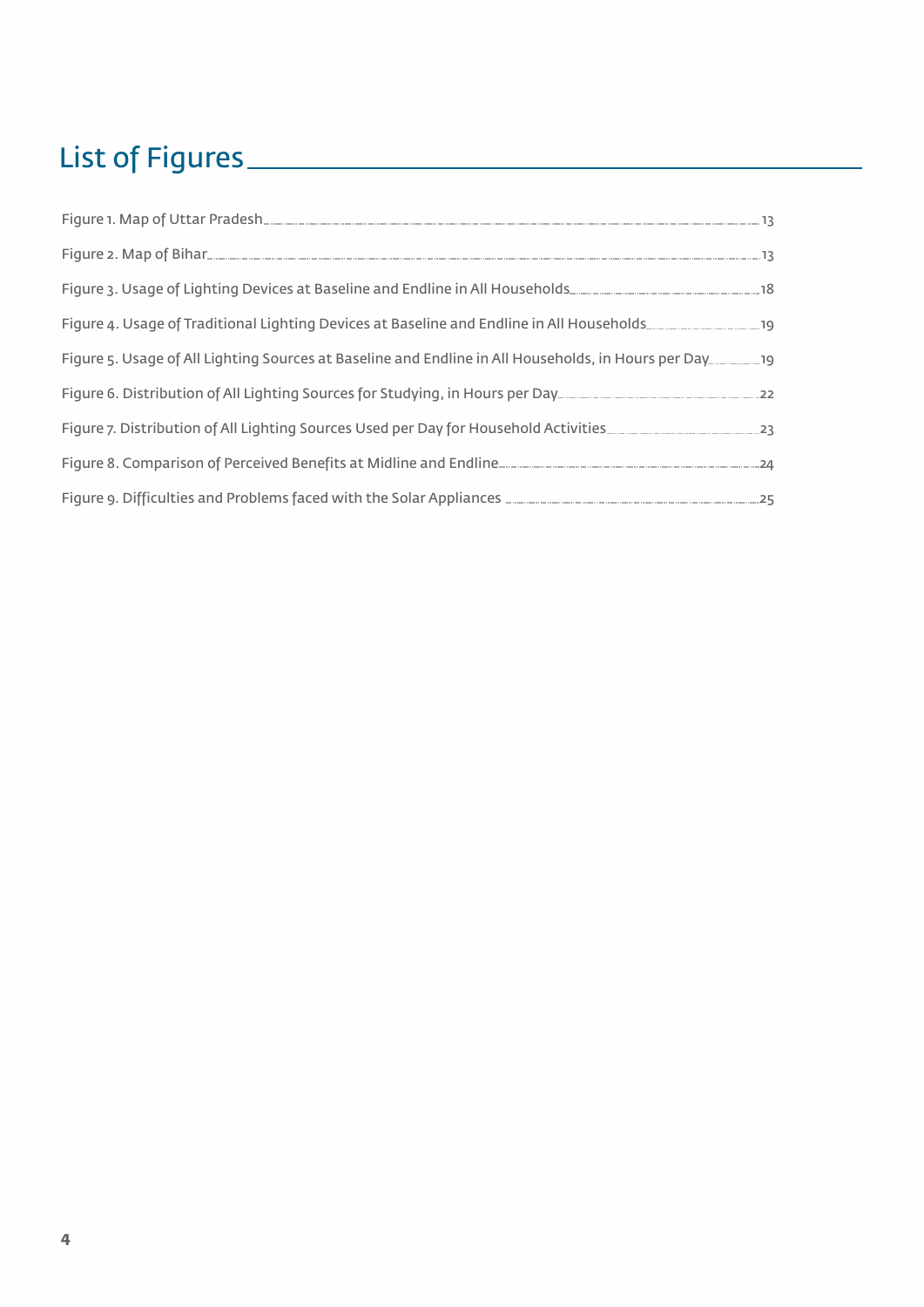# List of Tables

| Table 1. Impact Parameters in Treatment Households at Baseline and Endline __________________________________ 8                                |  |
|------------------------------------------------------------------------------------------------------------------------------------------------|--|
|                                                                                                                                                |  |
| Table 3. Levels of Penetration: Traditional Lighting Sources [10] Table 3. Levels of Penetration: 17                                           |  |
|                                                                                                                                                |  |
| Table 5. Overall Savings and Expenditure in All Households [1989] Table 5. Overall Savings and Expenditure in All Households [1989] Table 7.20 |  |
|                                                                                                                                                |  |
|                                                                                                                                                |  |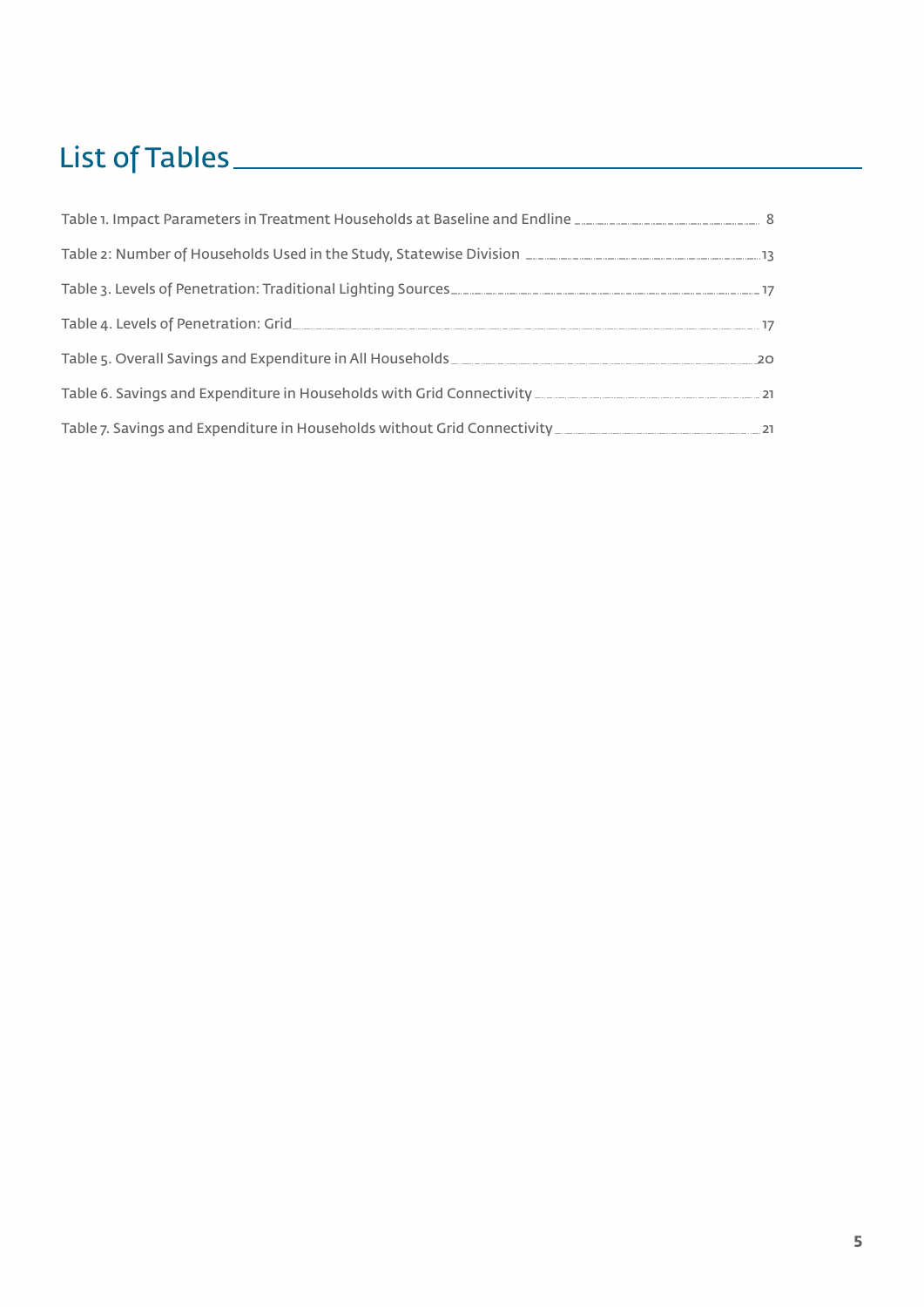# Terms and Abbreviations

| <b>TERMS/ABBREVIATIONS</b>                  | <b>DESCRIPTION</b>                                                           |
|---------------------------------------------|------------------------------------------------------------------------------|
| Grid-connected households                   | Households with Electricity connectivity                                     |
| Off-grid households                         | Households without Electricity connectivity                                  |
| Off-grid, battery-based<br>lighting devices | Devices like emergency lamps or torches or<br>flashlights that use batteries |
| Traditional lighting devices                | Kerosene lamps with or without glass enclosure, candles                      |
| <b>CFL</b>                                  | <b>Compact Fluorescent Lamp</b>                                              |
| <b>HH</b>                                   | Household                                                                    |
| <b>HSC</b>                                  | Higher Secondary Certificate (Class 12)                                      |
| <b>LPG</b>                                  | Liquefied Petroleum Gas (cooking gas used in homes)                          |
| <b>NGO</b>                                  | Non-Governmental Organization                                                |
| <b>PDS</b>                                  | <b>Public Distribution System</b>                                            |
| <b>SSC</b>                                  | Secondary School Certificate (Class 10)                                      |
| <b>USD</b>                                  | <b>United States Dollar</b>                                                  |
| <b>INR</b>                                  | <b>Indian Rupee</b>                                                          |
| mAh                                         | Milliampere Hour                                                             |

All monetary amounts are in Indian Rupee (INR) unless otherwise indicated.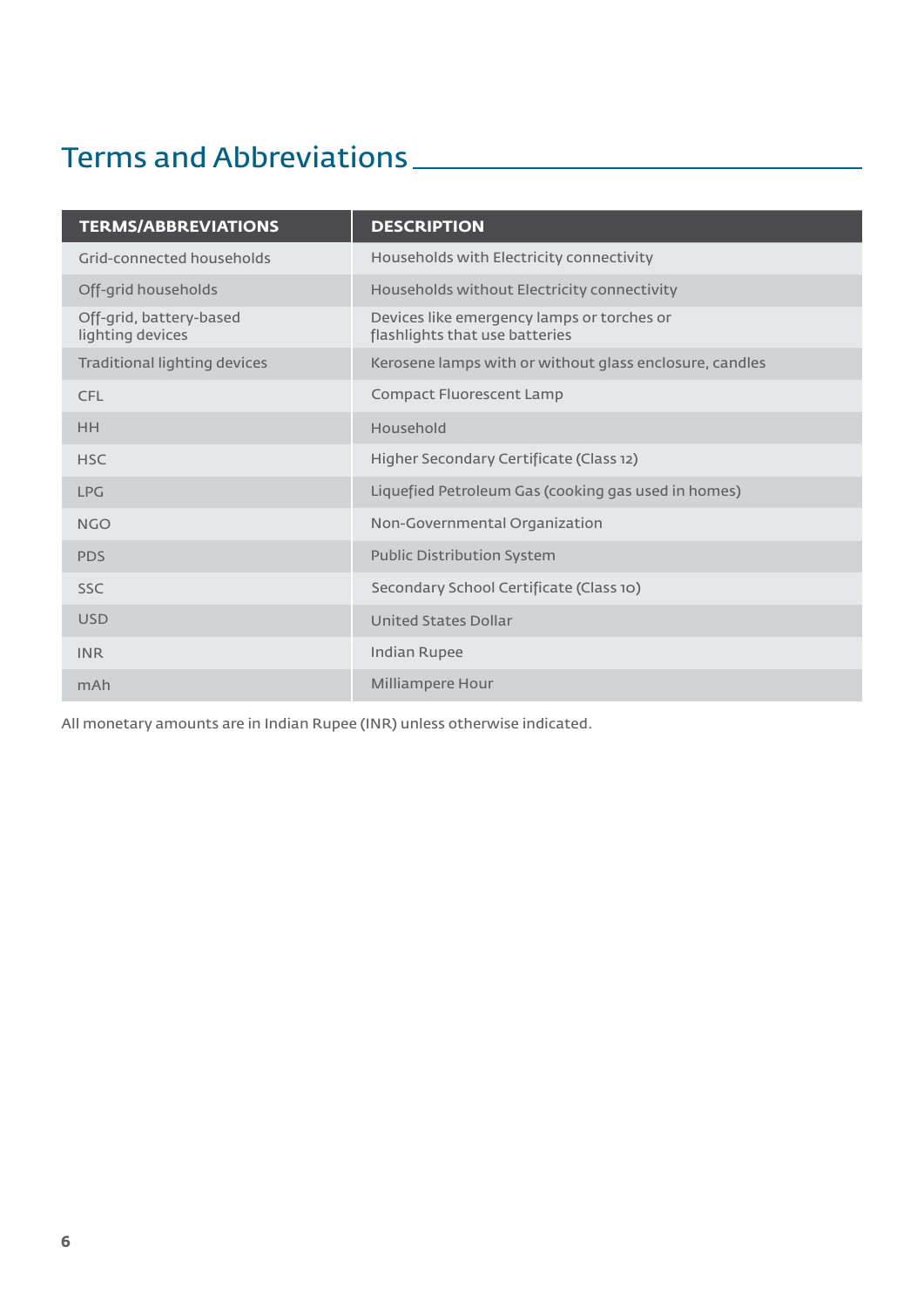# Acknowledgements

This report has been prepared to share the key findings of a study undertaken by IFC's Lighting Asia/India Program to evaluates changes in the households' economic, health, and educational parameters, usage of traditional fuel based lighting, before and after the intervention of solar lanterns. The two-and-a-half year-long study, completed in 2016, involved an extensive, three-stage (baseline, midline, and endline) data-collection process. IFC is grateful to Kantar IMRB, India (Social Infra Group of the B2B&I Unit) for the research and field work. IFC also thanks d.light for partnering with the Lighting Asia/India Program for the analytical phase of this impact assessment study. The study reflects the views of IFC and does not necessarily reflect the views of the Government of India and the findings of the study are not binding on the Government of India.

This study was led by Anjali Garg and Brendon Mendonca of IFC's Lighting Asia/India Program. This study benefited substantially from the constructive advice and feedback from many staff at IFC: Jun Zhang (Country Head, India), Vikramjit Singh (Senior Country Officer, India), Russell Sturm (Principal Operations Officer), Arthur Itotia Njagi (Senior Operations Officer), and Hemant Mandal (Senior Energy Specialist).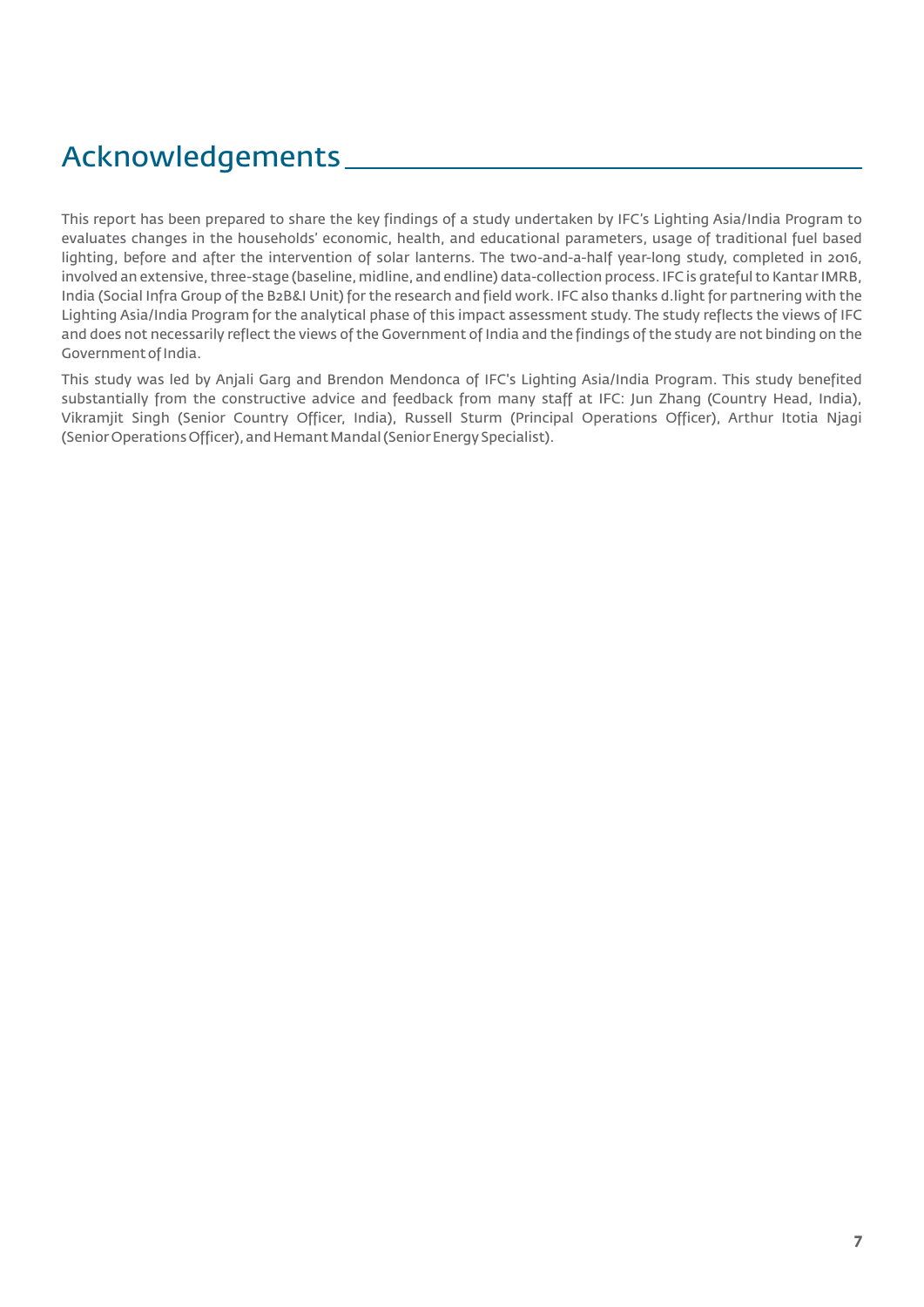# Executive Summary

#### **Introduction**

This document summarizes the key findings of an impact assessment study of the intervention of solar lanterns on rural households in the states of Bihar and Uttar Pradesh in India. The two-and-a-half year-long study, completed in 2016, involved an extensive, three-stage (baseline, midline, and endline) data-collection process. The study was undertaken by the Lighting Asia/India program with support from Kantar IMRB, India (Social Infra Group of the B2B&I Unit).

Households that participated were separated into two groups: treatment households, which acquired a solar lantern, and control households, which did not.The impact of the intervention was assessed by comparing the data measured across time, as well as across treatment and control groups.

#### **Objectives**

The main objectives of this study were to evaluate changes in the households' economic, health, and educational parameters, and to analyze their usage of traditional fuel-based lighting, before and after the intervention of solar lanterns.

# **Key Findings**

Table 1 lists the key findings of the study. Overall, the intervention of solar lanterns had a significant positive impact on educational and economic parameters among the beneficiary households.There was a significant decline in the number of households using kerosene as the primary source of fuel for lighting, and an associated decrease in patterns of kerosene consumption.

Treatment households' dependency on kerosene for lighting reduced by 75 percent, from four hours per day to one hour. There was a concomitant reduction in fuel consumption by 1.28 liters per household per month.These households managed to save an average of INR 300 (USD 4.47) per year as a result, of which INR 265 (USD 3.95) were from the reduced use of kerosene and candles.

| Table 1: Impact Parameters in Treatment Households at Baseline and Endline |
|----------------------------------------------------------------------------|
|----------------------------------------------------------------------------|

| <b>Parameter</b>                                        | <b>Baseline</b>                                        | <b>Endline</b>                                   |
|---------------------------------------------------------|--------------------------------------------------------|--------------------------------------------------|
| HHs identifying kerosene as<br>the primary light source | 83%                                                    | 24%                                              |
| Kerosene lamp usage                                     | 4 hours                                                | 1 hour                                           |
| Kerosene fuel consumption                               | 3.12 liters/month                                      | 1.84 liters/month                                |
| Total number of hours of lighting<br>available/HH/day   | 6.4 hours                                              | 8.1 hours<br>(50 percent from solar device)      |
| Total number of hours of<br>study/HH/day                | 1 hour 44 min<br>(75 percent from traditional devices) | 2 hours 36 min<br>(66 percent from solar device) |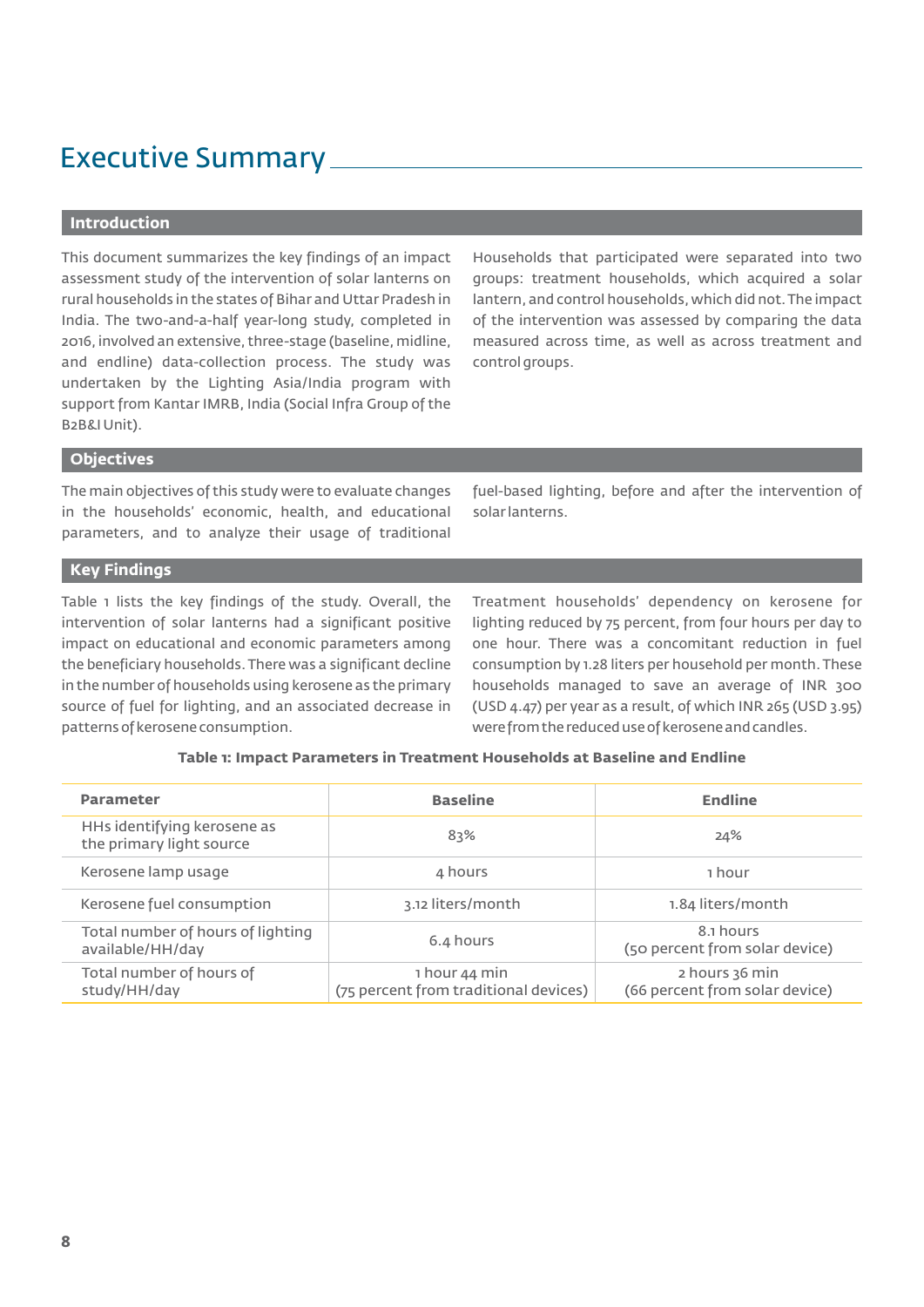

Image: International Finance Corporation

The intervention led to an increase of 26 percent in hours of lighting per day from 6.4 hours to 8.1 hours per household per day. Access to the solar lanterns also increased the average time children in treatment households spent studying, by nearly an hour a day compared to baseline. Children in control households continued to use primarily the traditional devices and off-grid devices, chiefly kerosene lamps, for studying. A single solar lantern, however, cannot satisfy the lighting needs of an entire household. Endline results show that the use of kerosene for lighting persists.

The overall perception of treatment households, as reported, was that the main benefits of solar lighting included a brighter light source, longer hours of study for children, and increased health and safety for family members. A significant number of these households also identified the solar lantern's portability and cost savings as key benefits.The solar lanterns were used predominantly in

the kitchen and bedroom areas,and to a lesser degree in the hall-room and other areas of the dwelling.

Although the study focused on household activities and not productive-use applications, anecdotal evidence indicated that solar lanterns had a positive impact on productivity in home-based piecework, such as tailoring.

While examining the effect of this intervention on the health of the members of treatment households, the study sought to discover whether a reduced usage of kerosene lighting would result in a decreased incidence of breathing disorders or asthma.No direct correlation between the two was, however, captured during the timeframe of the research. No correlation was found, likewise, between reduced usage of kerosene-fuelled lighting devices and the incidence of fire accidents. Other studies have demonstrated that kerosene lighting has negative effects on human health and safety.'

<sup>1</sup> The following four studies have focused on the impact of kerosene-based lighting systems on health and safety: (1) Shapiro, Ruth, ed. 2012. The Real Problem Solvers: Social Entrepreneurs in America. Stanford: Stanford University Press. (2) Poppendieck, Dustin. 2010.'Particulate Emissions from Kerosene Lanterns'. Paper prepared for Lighting Africa's 2nd International Business Conference and Trade Fair, Nairobi, May 18–20. https://www.lightingafrica.org/wp-content/uploads/2016/07/2010-Conference-Report-Updated.pdf. (3) Epstein M.B.et al.2012.'Household Fuels,Low Birth Weight,and Neonatal Death in India: The Separate Impacts of Biomass,Kerosene,and Coal'.International Journal of Hygiene and Environmental Health 216 (5): 523–32. (4) World Health Organization. 2014. 'Fact Sheet: Household Air Pollution and Health'. http://www.who.int/en/news-room/factsheets/detail/household-air-pollution-and-health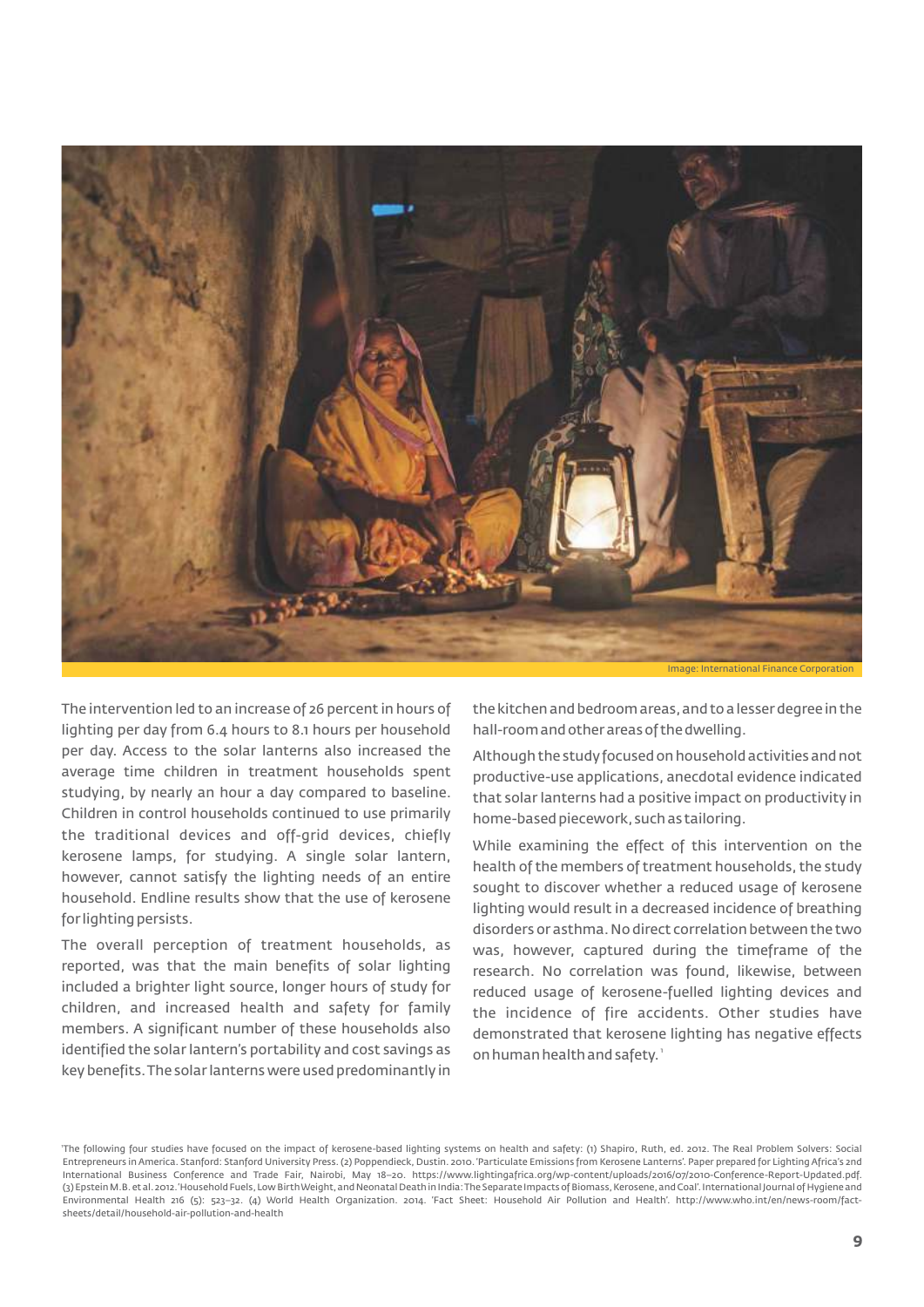# Introduction

As of September 2017, around 40 million rural households in India were un-electrified.State-wise, the greatest numbers of un-electrified households were in Uttar Pradesh and Bihar, at 15 million and 6 million, respectively<sup>2</sup>. In these states, many households that are connected to the grid also suffer from unreliable electricity supply. A sizeable number of these households, therefore, continue to rely heavily on kerosene for their lighting needs.

Not only does kerosene provide poor lighting, when used as a domestic fuel it has detrimental effects on health and the environment. Additionally, kerosene subsidies cost the GoI a significant amount every year. It is estimated that GoI currently provides a subsidy of around INR 600 (USD 9.5) per annum to each household using its allocation of PDS kerosene (IISD, 2017)<sup>3</sup>. This outlay can be greatly reduced with the use of solar lighting replacing the need for kerosene. In the last few years, off-grid, battery-based devices such as LED torches, rechargeable lamps, and solar lanterns have emerged as alternate lighting sources. Despite these newer solutions, kerosene lamps continue to be the primary domestic light source in areas that lack reliable electricity supply.

IFC's Lighting Asia/India program was initiated in 2012 to increase access to clean and affordable energy in rural regions that lack efficient electricity supply, by promoting the use of modern solar lighting products and systems. In its second phase, which began in September 2016, the program aims to increase access to clean and affordable energy in rural India by promoting modern, off-grid lighting products and systems. Implemented in partnership with Australia, Austria, Canada, Hungary, Iceland, Italy, Luxemburg, the Netherlands, and Norway, the program works with the private sector to remove market entry barriers, provide market intelligence, foster business-tobusiness linkages, and raise consumer awareness of modern lighting options.

The study, performed in the north Indian states of Uttar Pradesh and Bihar, was a longitudinal exercise with data inputs taken over a period of two years at three stages: baseline, midline, and endline. Data from treatment

households (households that acquired solar lanterns) was then compared with data from the control group (households that did not acquire solar lanterns). For this analytical phase of the impact assessment IFC partnered with d.light, a company that provides solar-powered solutions for people without access to reliable electricity. The company aims at enhancing quality of life by providing affordable, environment-friendly, and quality-assured<sup>4</sup> solar energy solutions for households and small businesses.

The d.light solar lantern selected for this study, model S300, provides four to 17 hours of light depending upon the brightness setting used. It includes a mobile telephone charging point and is paired with a separate solar panel equipped with a handle for portability. The lantern's total light output ranges from 29 lumens (at the medium light setting) to 110 lumens (high setting), which makes it about 10 times brighter than a kerosene lamp. Its maximum power output is 1.6 watts and the battery capacity is 1800 mAh. The lantern comes with a two-year warranty, beginning from the date of purchase and,at the time of this study, was priced at INR 1,895 (USD 28.30).



<sup>2</sup>Data from the website of the Deendayal Upadhyaya Gram Jyoti Yojana,Government of India.Accessed September 30,2017.http://www.ddugjy.gov.in/portal/index.jsp.

<sup>3</sup>Kerosene to Sustainable Lighting Solutions for Homes in Rural India: Achieving a transition from kerosene to off-grid solar for lighting, Richard Bridle and Kieran Clarke, IISD, August 2017

4 https://www.lightingglobal.org/quality-assurance-program/our-standards/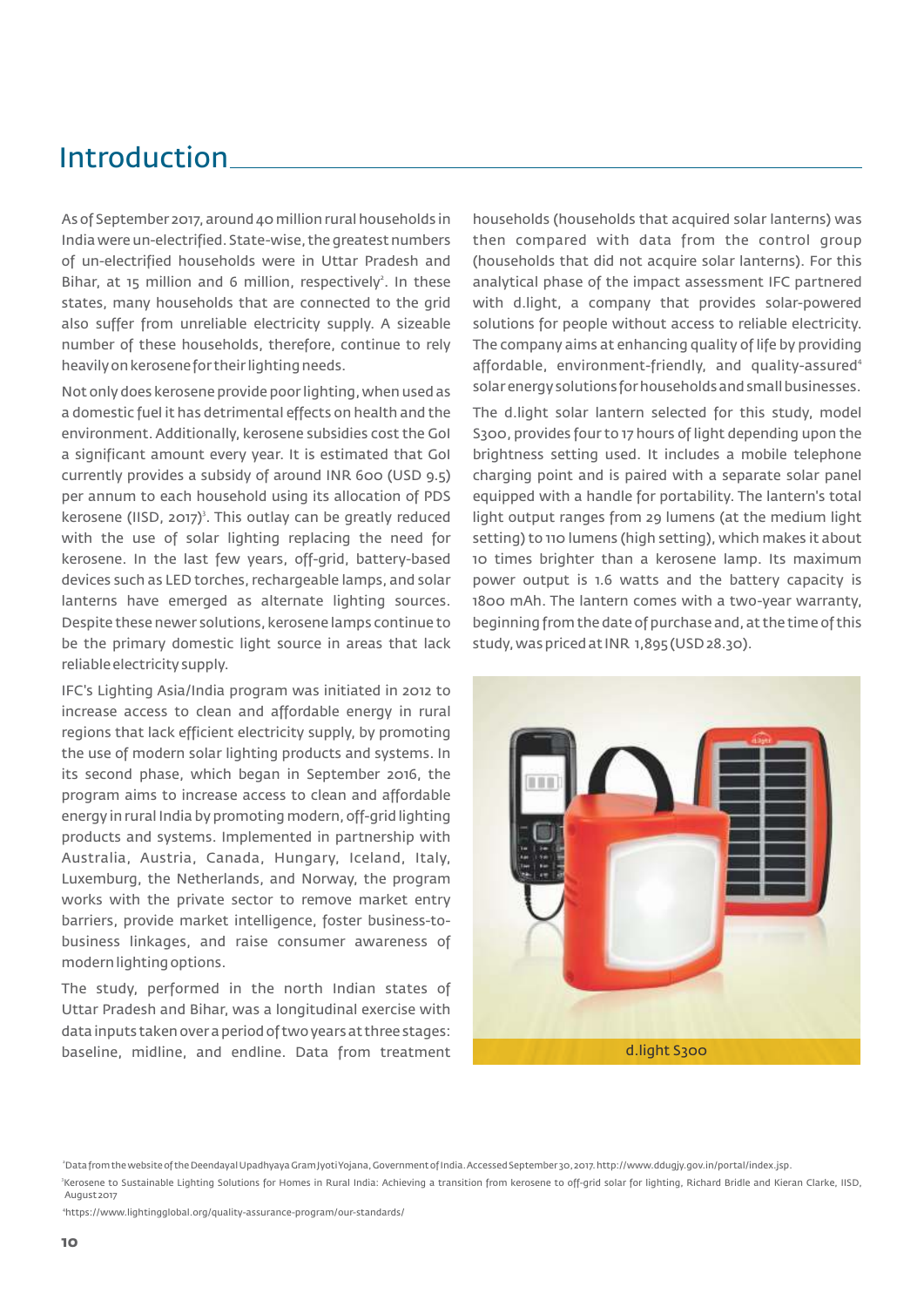# Objectives of the Study

The study had two main objectives:

- To evaluate the extent of change in the lives of beneficiaries, using economic, health, and educational parameters.
- To analyze the impact on the usage of traditional, fuel-based lighting, before and after the introduction of solar lanterns,in the control and treatment households.

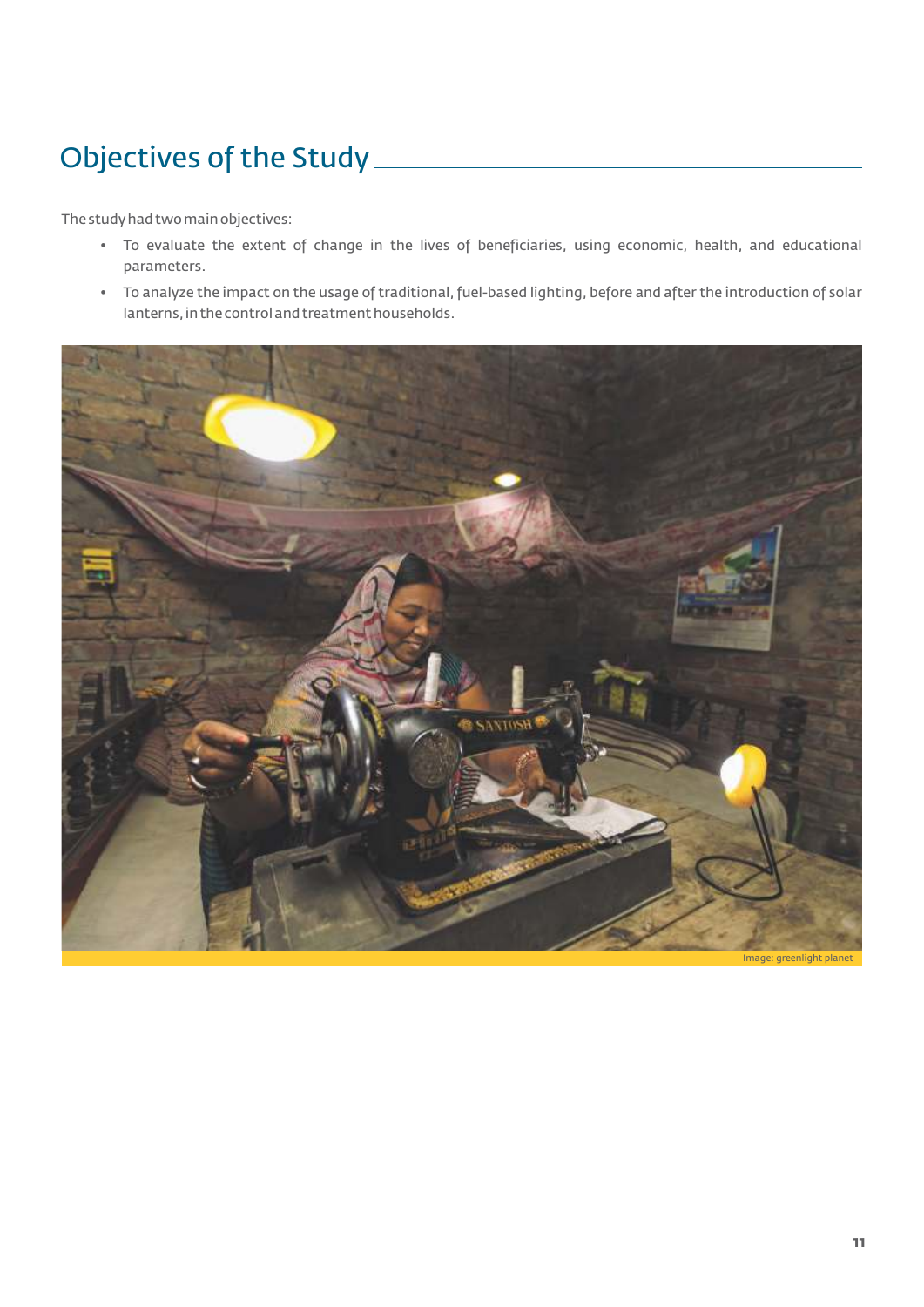# Methodology

This section describes the methodology of the survey, including design, data collection, location and household selection, impact parameters,and assessment methodology.

#### **Evaluation Design**

To accurately weigh the impact of the intervention, the study used a quasi-experimental design. Treatment and control households were selected in the same or neighbouring villages, and data collection was undertaken in three stages, as follows:

- Baseline survey, to assess the situation prior to the sale of the solar appliance; September 2014 to September 2015.
- Midline survey, to assess the situation after adoption of the solar appliance; April to June 2016.
- Endline survey, to assess the long-term usage and impact of the adoption of the solar appliance; November to December 2016.

Data collection primarily involved face-to-face interviews with the respondents. Separate questionnaires were used for the quantitative and qualitative aspects. The quantitative questionnaire required a structured 30 minute to 40-minute session with the control and treatment households. For the qualitative assessment, the survey team undertook in-depth interviews and focus group discussions with the control and treatment households.Three focus group discussions were conducted in each location,involving eight or nine respondents.Of the three groups,one was exclusively composed of women.

#### **Data Collection Selection of Households for the Evaluation**

A key challenge faced by the survey team during data collection was how to identify and contact the requisite number of treatment households. Since the treatment households were purchasing the solar lanterns on the market and not being given them, these households needed to be contacted on a real-time and ongoing basis. To capture the baseline data effectively, this exercise had to be performed within a relatively short time span.

The selection of treatment households, therefore, involved tracking a number of distribution channels, as described here:

### **Selection of the Treatment Households**

Treatment households were selected for this study from among those that had purchased solar lanterns from the following sources.

- Microfinance Institutions (MFIs): Households were identified from databases of the provider MFIs.
- Sahaj Centres: Sahaj e-Village is an initiative introduced by SREI Infrastructure Finance Limited (SIFL), to provide information and communications technology (ICT) services in rural areas. Some Sahaj outlets in Uttar Pradesh and Bihar stocked and sold the solar lanterns.
- Suryoday Consumer Awareness Campaign: This campaign was launched by the IFC in 2014 to build the market for quality-assured solar lighting products. Some households that had purchased the product during the campaign were included in the survey.

For the baseline assessment, the treatment households were contacted within three or four weeks of their acquisition of a solar appliance, to document the prevailing lighting practices before the purchase. The assumption was made that household behavior did not change drastically within this period. In each household, one member with knowledge of the family income and expenditure, lighting device usage habits, and so on, was interviewed by the survey team.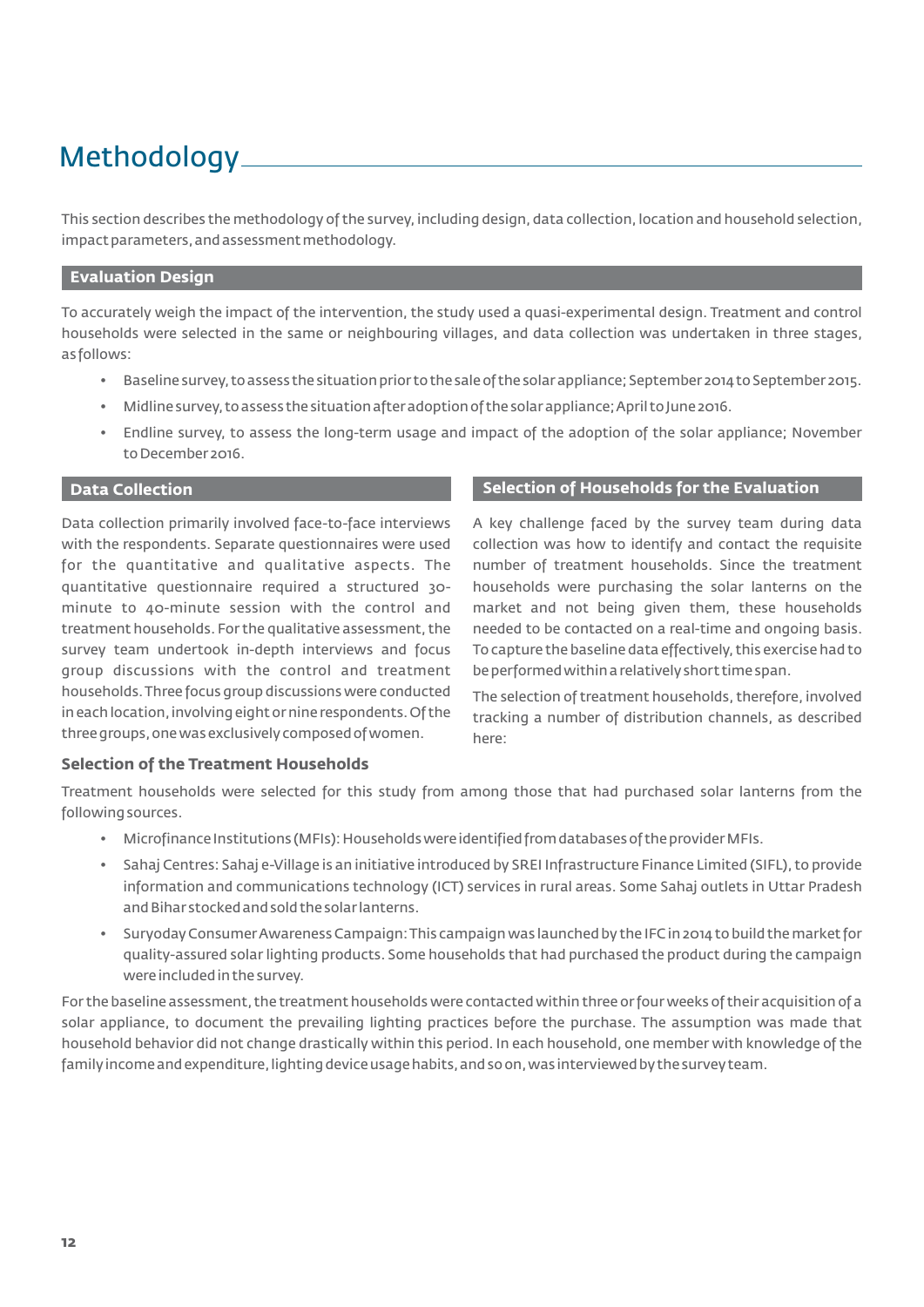# **Selection of the Control Households**

Control households, those not in possession of any solar appliance,were identified and interviewed in the same villages as treatment households, or in adjoining villages. For the baseline evaluation, the survey team interviewed twice as many control households as treatment households. The greater sample size allowed the survey team to remove from consideration, at the midline or endline stage, any of the control households that had in the meantime acquired solar lanterns.

# **Sample Matching for Data Analysis**

For the data analysis, the households were compared on the basis of sample equality and sample homogeneity.For sample equality, an equal number of control and treatment households were selected, to ensure balanced representation. For sample homogeneity,control and treatment households with similar socio-economic parameters and demographics were selected, to ensure that the comparative evaluation was meaningful. The number of households selected for the study is shown in Table 2.

| <b>Household category</b> | All             |         | <b>Uttar Pradesh</b> |         | <b>Bihar</b>    |         |
|---------------------------|-----------------|---------|----------------------|---------|-----------------|---------|
|                           | <b>Baseline</b> | Endline | <b>Baseline</b>      | Endline | <b>Baseline</b> | Endline |
| <b>Treatment</b>          | 476             | 476     | 300                  | 300     | 176             | 176     |
| Control                   | 476             | 476     | 300                  | 300     | 176             | 176     |
| <b>TOTAL</b>              | 952             | 952     | 600                  | 600     | 352             | 352     |

# **Table 2. Number of Households Used in the Study, State-wise Division**

### **Study Locations**

The villages in which households were surveyed for this study are located in several districts across the states of Uttar Pradesh (Figure 1) and Bihar (Figure 2).



**EAST CHAMPARAN SITAMARHI MUZAFFARPUR SARAN VAISHALI SAMASTIPUR BEGUSARAI NALANDA NAWADA**

**Figure 1. Survey locations (districts) in Uttar Pradesh Figure 2. Survey locations (districts) in Bihar**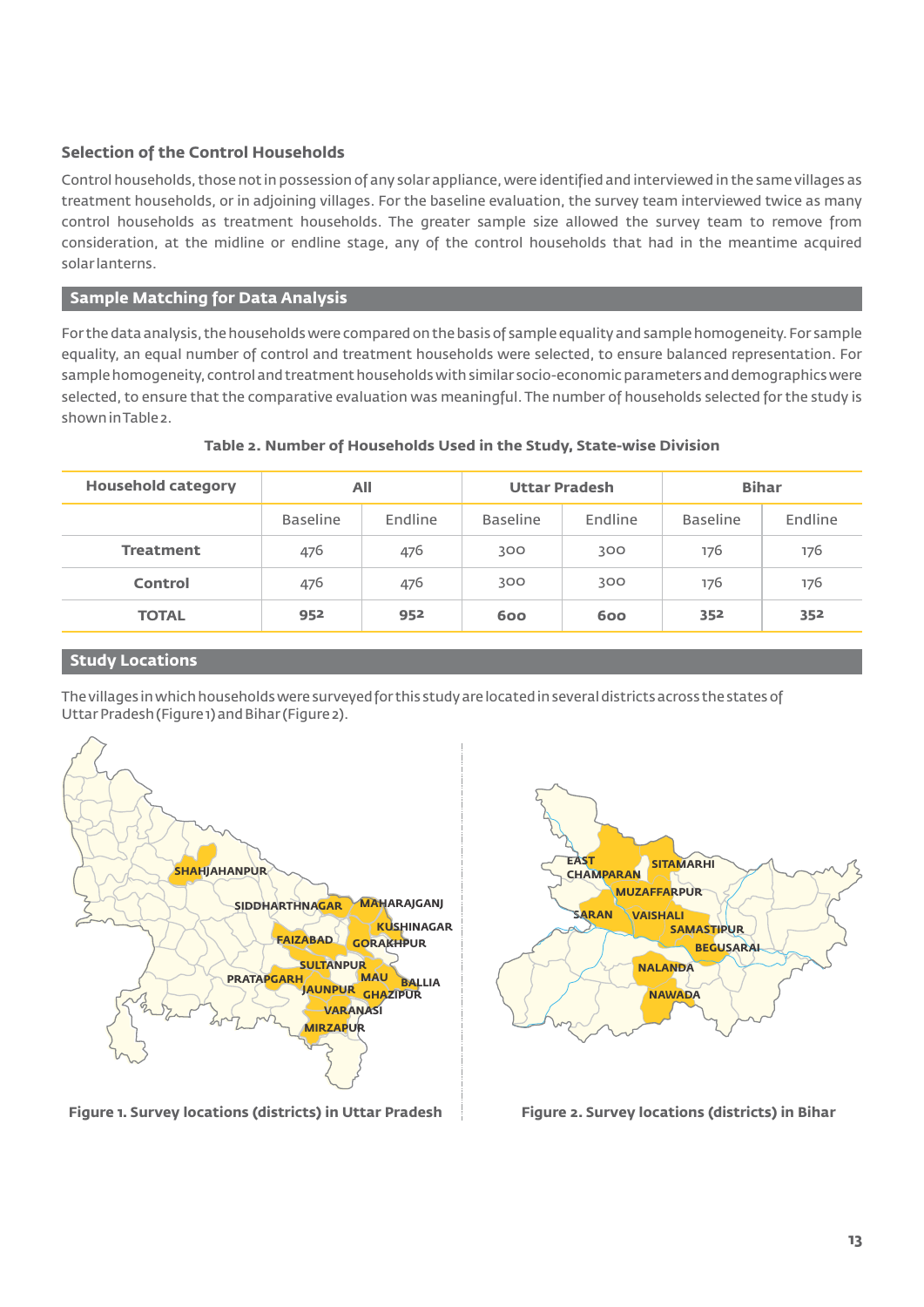#### **Impact Parameters**

To evaluate the impact of the solar lanterns, the study was designed to focus on the following parameters:

#### **Fuel consumption and savings**

The control and treatment households' relative consumption and savings or expenditure on kerosene, off-grid batterybased devices, and candles. The hypothesis was that treatment households would enjoy greater savings and reduced consumption of such products.

- **Kerosene consumption and savings:** Reduction in the regular duration of use of kerosene lamps in treatment households, corresponding to an increase in the duration of use of solar lanterns and a decrease in kerosene consumption.
- **Off-grid battery-based lighting devices consumption and savings:** The net savings, in treatment households, from a decrease in the usage and consumption of off-grid battery-based devices.This includes reduced expenditure on batteries for torches,and on charging rechargeable devices.
- **Candle usage:**Reduced candle usage in treatment households.

#### **Education**

Increase in children's study hours in treatment households, corresponding to reduced usage of other, cost-intensive lighting devices.

#### **Behavioral changes**

Evidence of a shift in the behavior and attitudes of treatment households toward solar-powered, non-traditional lighting devices, corresponding to a decrease in the use of traditional devices like kerosene lamps or cans with oil and wick. Evidence of positive change in these households' perception of the quality of domestic lighting.

#### **Health**

An expected decline in the incidence of respiratory ailments induced by kerosene lamp fumes.

### **Fire accidents and safety**

A hypothesized decline in the number of fire accidents caused by traditional devices like kerosene lamps and candles, corresponding to their reduced usage.

#### **Assessment Framework**

In the study, two methods were used to measure impact: direct comparison and double difference.Direct comparison was done between the treatment and control households, at baseline and endline. Double difference was calculated as follows:  $[T(e)-T(b)] - [C(e)-C(b)]$ , where:

- T(e) denotes the incidence of a parameter at endline among the treatment households.
- T(b) denotes the incidence of a parameter at baseline among the treatment households.
- C(e) denotes the incidence of a parameter at endline among the control households.
- C(b) denotes the incidence of a parameter at baseline among the control households.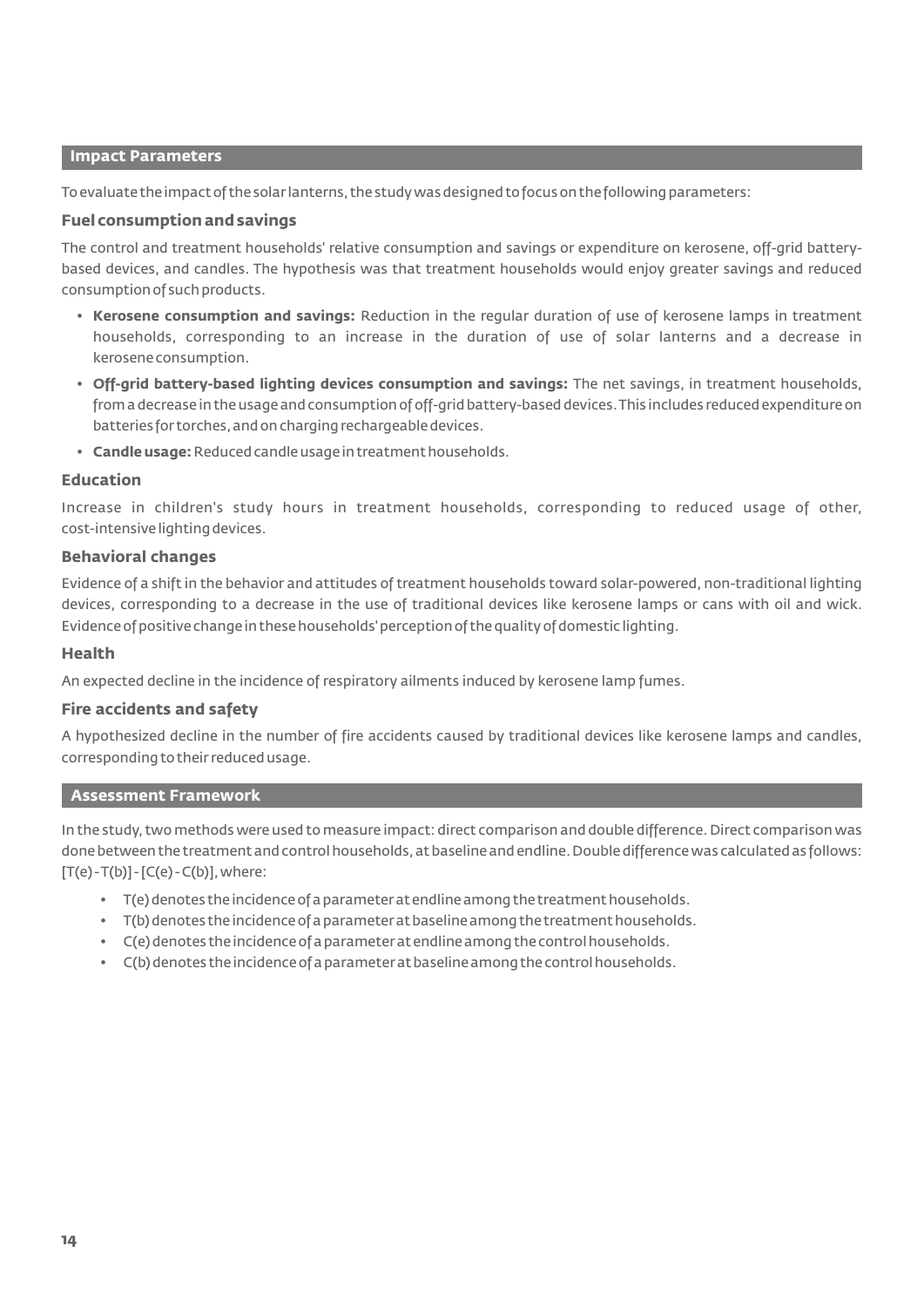## **Study Limitations**

The study extended over two years. Its primary limitations reflect this duration, and include the difference in the assessment periods,and variations in the cost of kerosene over time.

# **Difference in period of assessment**

The baseline data was gathered in the selected villages over six to eight months.As the sample required was large,it had to be drawn from multiple databases over this period, including the databases of the solar lantern retailers. Households were also enlisted directly by approaching customers at the solar lantern retail points. The baseline sample, therefore, was acquired over a period of time in different locations and from diverse sources. The endline assessments, however, were done simultaneously. Inevitably, the time between the baseline and endline assessments, while averaging seven months, was not uniform for all the surveyed villages.

# **Cost variations of kerosene**

This study was performed over a period of two and a half years, during which the price of kerosene in India fluctuated in response to international crude prices. At the local level the purchase source, whether public distribution system or private trader, was another factor that acted on the price. The survey team approximated the kerosene prices reported by the households during the evaluation period at INR 20 per liter to INR 40 per liter.This range represents the average prevailing PDS or trader prices. It also covers the small number of survey respondents unable to recall the prices they had paid or reporting very low or very high prices.

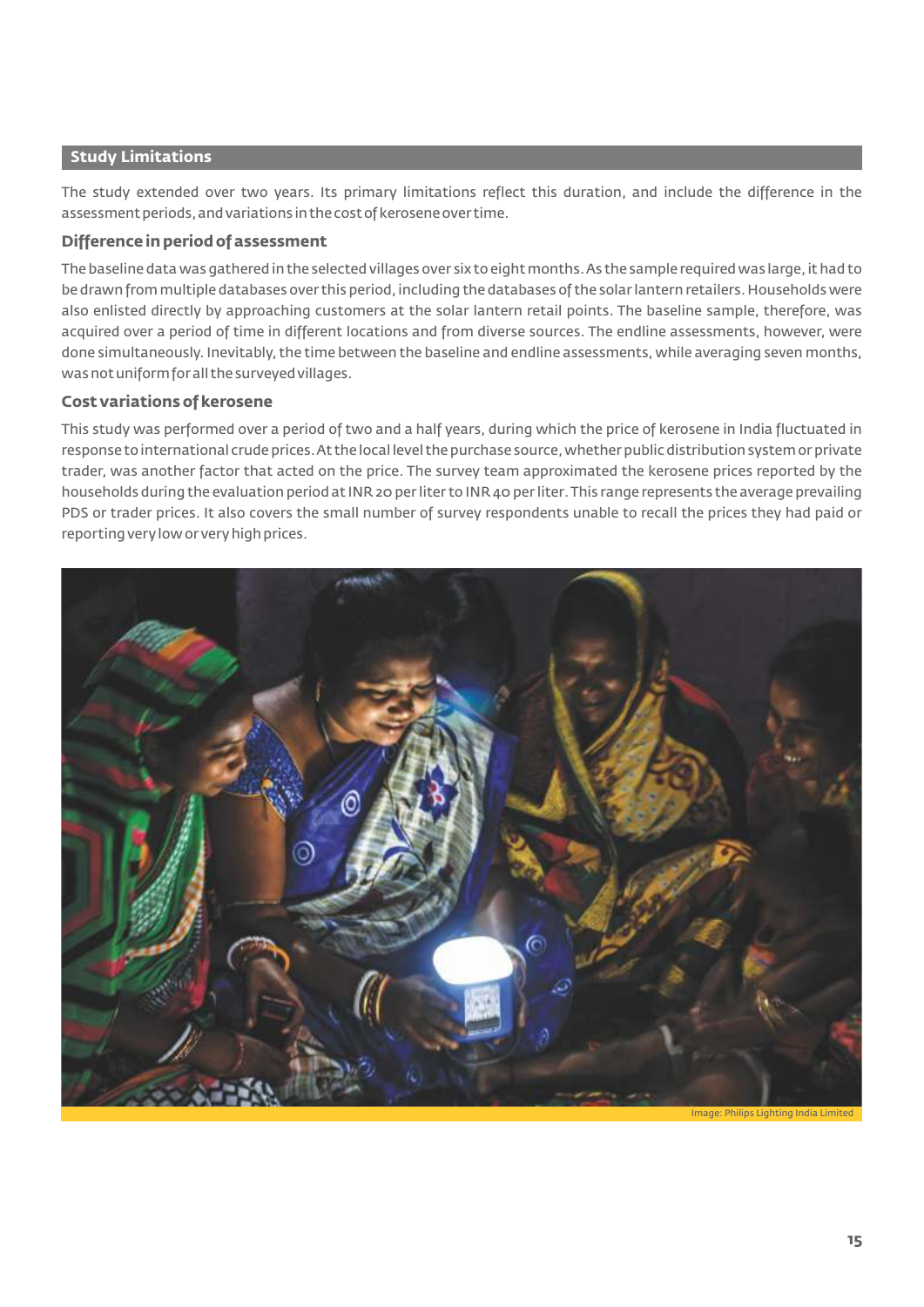# Results and Analysis

The results of the study are presented in the two following sub-sections. The first includes household data and insights. The second provides an impact analysis of the intervention.

# **Household Data and Insights**

The household profiles, including affluence level, living conditions, and lighting practices are discussed in this section. These parameters remain broadly comparable for the control and treatment households.

# **Household Profile and Affluence Level**

The household demographics were categorized as follows:

- **Family size and education:** Households had an average family size of five members, including at least one child. Households with at least one member educated up to the SSC/HSC level (10th grade in school) constituted 14 percent of the treatment group and 16 percent of the control group.
- **Occupation and income:** The average monthly household income ranged between INR 5,500 (USD 82) and INR 6,500 (USD 97) for control and treatment households respectively. Overall, there was a small difference in the pattern of monthly household savings. The survey respondents reported that the treatment households saved INR 1,536 (USD 23) per month; that is,INR 117 (\$1.74) more than the controlled households at INR 1,419 (USD 21) - this is as per the figures quoted by the surveyed respondents.While agriculture appeared to be the primary employment for control as well as treatment households, treatment households were also seen to own small businesses like tailoring and grocery shops. A higher percentage of treatment households (28 percent) than control households (15 percent) had availed of loans.In most cases, the loans had been taken to meet household and business-related expenditures.(This difference in use of formal finance may be explained by the treatment households' slightly higher income and savings, which are likely to have made them more "bankable" than control households.)
- **Ownership of consumer durables:** Bicycles (79 percent in treatment and control households) and mobile phones (76 percent in treatment households, 79 percent in control) had maximum penetration. 30 percent to 45 percent of all the households owned grid-dependent appliances like fans and televisions.

### **Living Conditions**

For treatment and control households, living conditions were assessed by the number of rooms in the dwelling, what fuel predominantly was used for cooking, and the nature of the household members' daily activities.

- **Quality of housing:** Most dwellings consisted of three water-proofed rooms. No major differences between the two groups were evident in terms of housing. 88 percent of treatment households had dwellings with brick walls, compared with 86 percent of control households.
- **Fuel usage pattern:**Wood was used as the sole fuel for cooking by 21 percent of treatment households and 25 percent of control households. LPG was used as a primary source of cooking fuel by 44 percent of treatment households and 41 percent of control households. Kerosene was used as a primary source for cooking by 23 percent of treatment households and 20 percent of control households.
- **Activities and routine:**In both control and treatment households,half the adults (48 percent) spent about nine hours a day on household chores, while 18 percent spent four hours a day on their work or business activity. The remaining time was spent on socializing, recreation, and shopping. Children spent two hours reading or studying during school hours and one hour during non-school hours. They spent about one hour playing and 20 minutes or 30 minutes completing household chores and engaging in other recreational activities.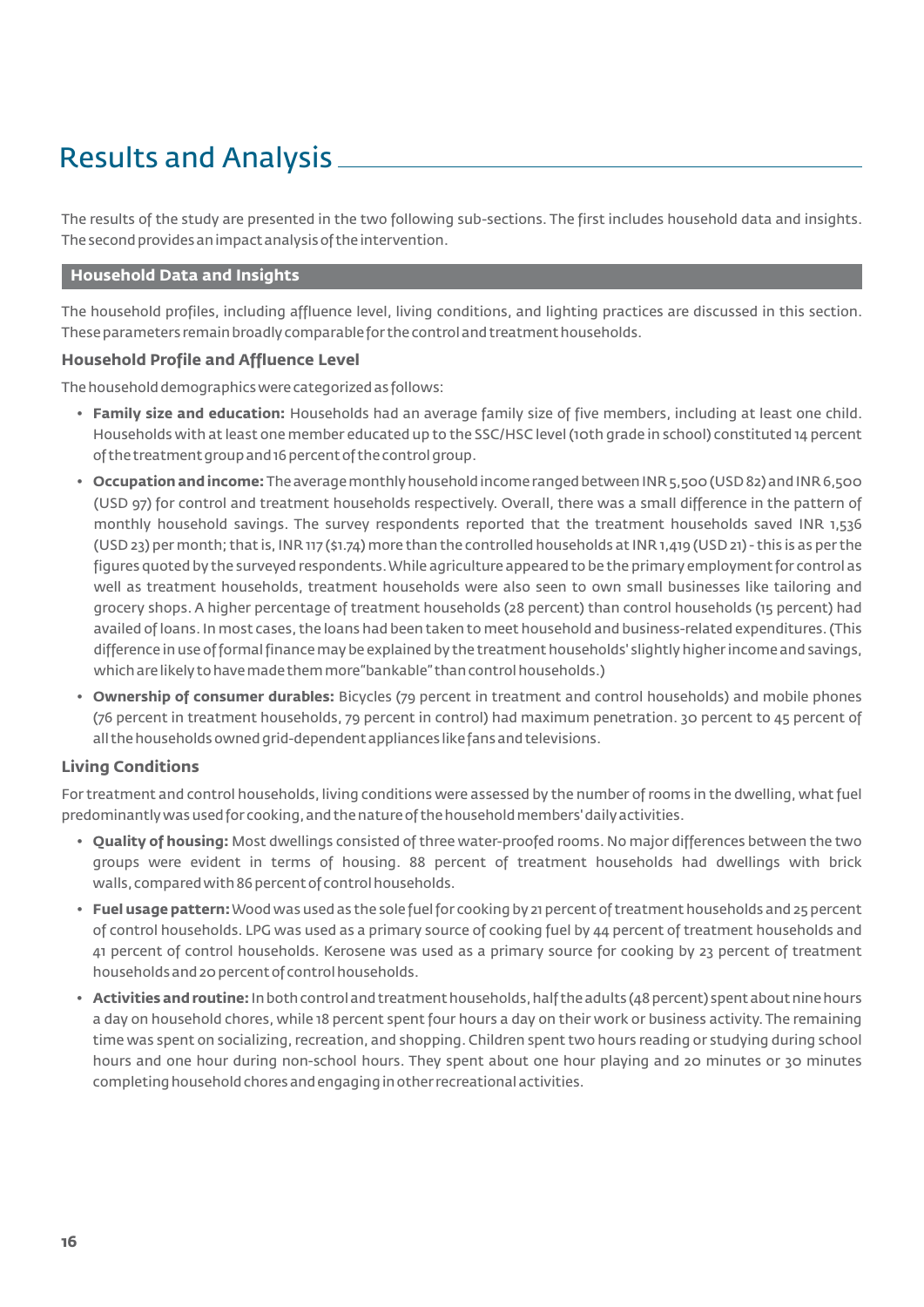# **Household Penetration of Lighting Devices**

The presence of lighting devices such as kerosene lamps, off-grid battery devices, and candles was analyzed at baseline and endline in both treatment and control households. Table 3 shows the penetration levels of these lighting sources. The penetration of traditional devices, such as kerosene lamps, was 100 percent in treatment and control households. Kerosene lamps continued to be in use in the treatment households even after the intervention, because a single solar lantern did not satisfy the lighting requirements of an entire household.

| S.No.          | <b>Lighting fuel/devices</b>    |                 | <b>Treatment HHs</b> | <b>Control HHs</b> |           |
|----------------|---------------------------------|-----------------|----------------------|--------------------|-----------|
|                |                                 | <b>Baseline</b> | Endline              | <b>Baseline</b>    | Endline   |
|                | Kerosene lamps                  | $100\%$         | $100\%$              | $100\%$            | $100\%$   |
| $\overline{2}$ | Off-grid, battery-based devices | 4.60%           | 10.70%               | 7.10%              | $11.10\%$ |
|                | Candles                         | 17.00%          | 0.40%                | 4.40%              | 4.60%     |

### **Table 3. Levels of Penetration: Traditional Lighting Sources**

The more expensive variety of kerosene lighting device — a kerosene lamp with a wick and glass shield — was more prevalent, at endline, in control households (43 percent) than treatment households (24 percent). Off-grid, battery-based devices like torches and emergency lamps were used by around 10 percent of all households at endline.

These results, revealing the persistence and even increase of off-grid battery based lighting,appear counterintuitive in the case of treatment households. This was, however, not a single-variable situation, and a number of factors were at play. Among these factors were market-related issues like the flooding of electronics markets with these low cost products and the continuing unreliability of grid electricity supply.

# **Grid Connectivity Profile**

Table 4 covers grid penetration among the households. At endline, an overall 57 percent of both treatment and control households had access to the electricity grid<sup>5</sup>.

### **Table 4. Levels of Penetration: Grid**

| <b>Type of Energy Source</b> | <b>Treatment HHs</b> |         | <b>Control HHs</b> |         |
|------------------------------|----------------------|---------|--------------------|---------|
|                              | <b>Baseline</b>      | Endline | <b>Baseline</b>    | Endline |
| Grid                         | 65%                  | 57%     | 59%                | 57%     |

Among the households with access to the grid, all reported receiving electricity supply for about 11 hours per day. 98 percent of these households in the treatment group and 99 percent in the control group had only a single-phase connection. Continuous supply of electricity was elusive. 45 percent to 50 percent of the grid-connected households, whether in the control or the treatment group, described the quality of grid electricity as average. The key supply-quality issues they encountered were scheduled and unscheduled outages,voltage fluctuation,and low voltage.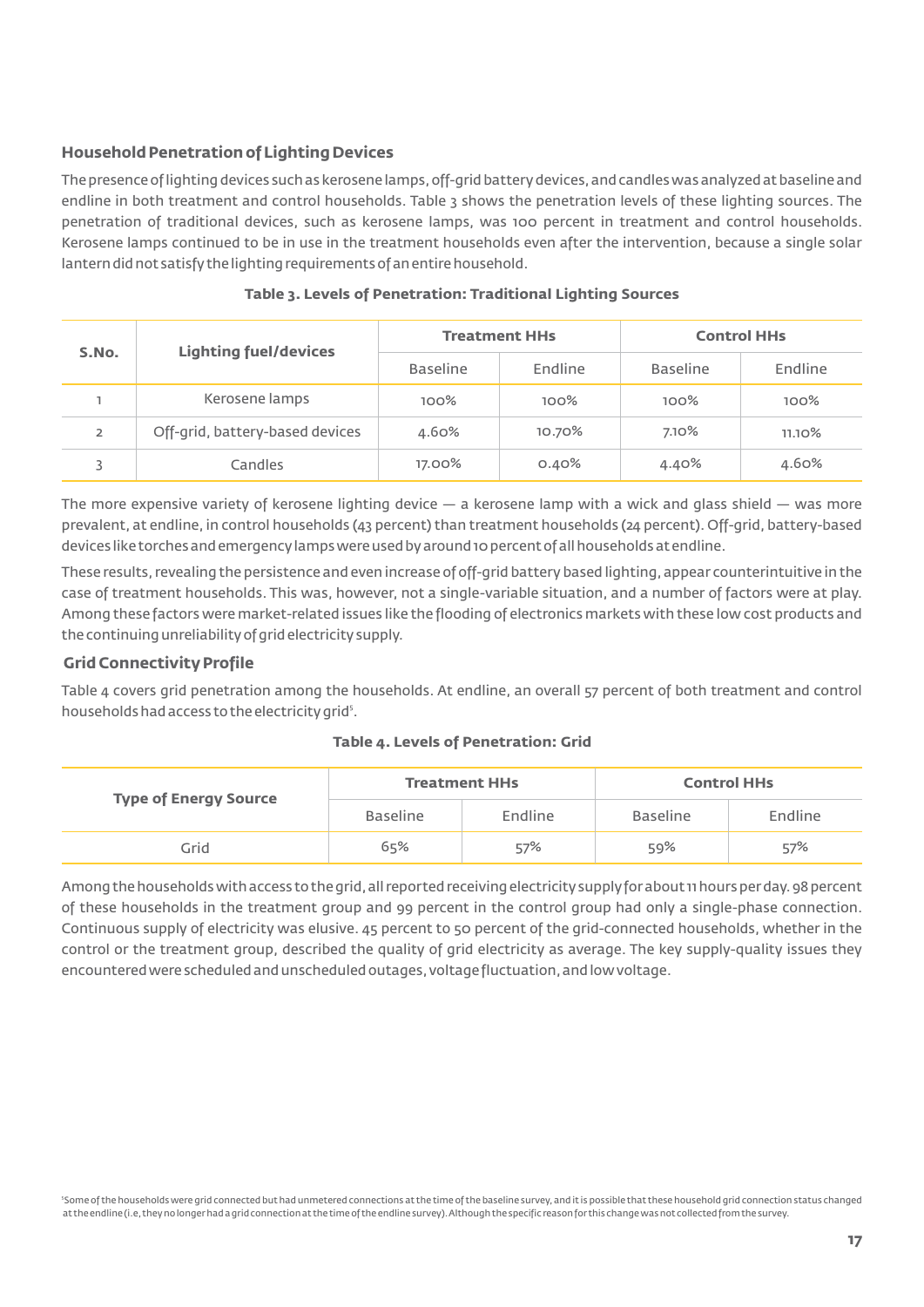#### **Impact Assessment**

In the earlier section on methodology, this report lists the impact parameters chosen for assessing the intervention of solar lanterns. In the following section, this report will review the outcomes. It will begin with a measurement of total lighting hours. Next it will address fuel consumption and cost savings vis-à-vis kerosene devices, off-grid devices, and candles. Finally, it will examine the parameters of education, health, fire accidents and safety, and behavioral change.

### **Impact on Total Lighting Hours, Fuel Consumption, and Savings**

As shown in Figure 3, the total lighting duration among treatment households was 6.4 hours per household per day at baseline, and 8.1 hours per household per day at endline. This represents an increase of 26 percent. The change is attributed to the solar lantern intervention and, to an extent, to the increased use of other off-grid battery-based devices.

Control households reported a decrease in total lighting duration from 6.9 hours per household per day at baseline to 6.2 hours at endline. This 11 percent decline is attributed to a reduced availability of grid electricity among control households connected to the grid, particularly during the early hours of the day. To offset this decline, these households had to step up their expenditure on traditional fuels and off-grid lighting devices.





# **Consumption and Savings on Kerosene**

At baseline, approximately 83 percent of the treatment households used traditional devices such as kerosene lamps, candles, and oil lamps, as the main lighting source. After the intervention of solar lanterns, however, only 16 percent of these households reported a continued dependence on traditional lighting devices as the primary light source. Figure 4 captures this shift.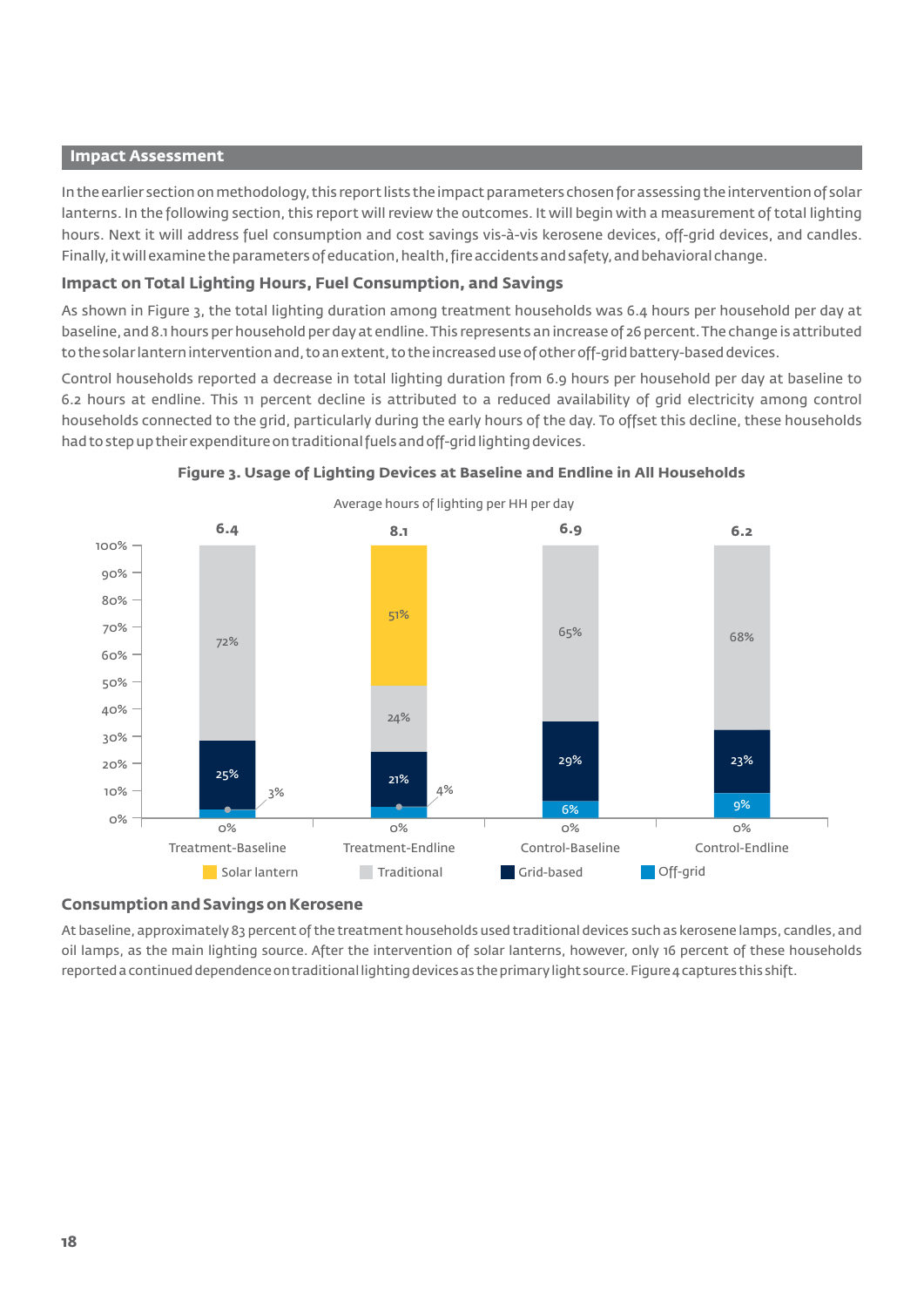



The relative total usage hours per day for each category of lighting device are presented in Figure 5. Kerosene lamp usage declined significantly among treatment households between baseline and endline. Treatment households reduced their usage of traditional devices by nearly three hours per day, representing a 75 percent decrease from baseline (a statistically relevant drop). Control households also reduced their kerosene usage, by one hour per day, and this was attributed to their increased use of off-grid, battery-based devices.

The duration of use was further segregated by access to the electricity grid. Accordingly, while off-grid treatment households reduced their usage of kerosene lamps by three hours and nine minutes per day (a 74 percent decrease from baseline), those with grid connectivity reduced their usage by two hours and forty-six minutes per day (an 83 percent decrease from baseline).





A key positive impact of the solar lantern was the decreased quantity of kerosene consumed for lighting. There is a 41 percent decrease, among treatment households, from a baseline consumption of 3.12 liters of kerosene per household per month to an endline consumption of 1.84 liters per month (a statistically relevant drop of 1.28 liters per month).Among control households, a slight reduction was observed: consumption dropped from 2.82 liters per household per month to 2.38 liters per month (a difference of 0.44 liters).This could be attributed to the increased usage of off-grid, battery-based devices. A net reduction of 0.86 liters of kerosene per household per month was observed between the treatment and control households, by computing the double difference of kerosene.

As expected, the decrease in the duration of kerosene lamp usage, and therefore kerosene consumption, led to a reduction in expenditure on kerosene. Treatment households saved INR 23 (USD 0.34) per household per month, while control households experienced a statistically relevant saving of INR 6 (USD 0.09) per month.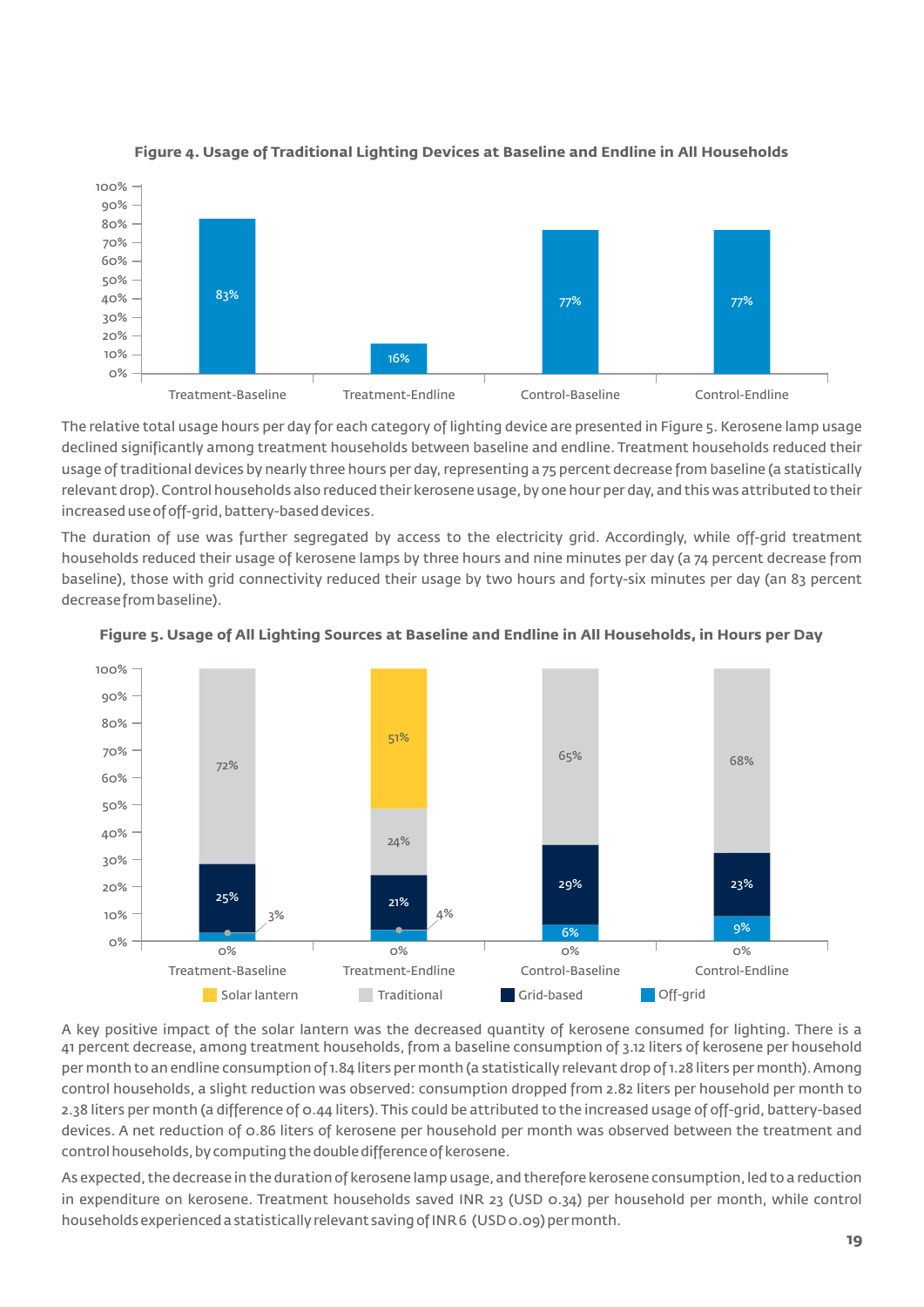By replacing fossil fuels solar lights reduce the amount of kerosene that is burnt in lamps, thereby reducing global warming. The environmental benefits of cutting the use of kerosene reduces greenhouse gas emissions. The Clean Development Mechanism (CDM) default value for this reduction is 0.092 tonnes/year CO $_2$ e saved per solar light $^{\rm 6}$ .

### **Consumption and Savings from Off-grid Devices**

As for off-grid, battery-based devices, 11 percent of both control and treatment households used these at endline. Treatment households continued to spend on such lighting devices despite the intervention of solar lanterns. Control as well as treatment households spent marginally more on off-grid battery-based devices than at baseline. These results could reflect two external factors. First, the winter season, during which the solar appliance cannot be charged to its optimum capacity. Second, the incidence of households without access to reliable electricity supply. Accordingly, households in both groups continued to use the off-grid lighting devices; households at the higher end of the sample's income range were overwhelmingly likely to own these devices.

At endline, the treatment households' expenditure on candles had decreased by INR 6 (USD 0.09) per household per month. Among control households, expenditure on candles remained constant.

**Battery-based devices over traditional devices:** "If kerosene is not available, how will people use it? Even 5 liters of kerosene if used for lighting will not be enough for a month, but if you buy this 100-Rupee emergency lamp, it will work for months."

### **Overall Impact on Savings and Expenditure**

A significant measure of the overall impact of the intervention, as captured by the study, was the households' expenditure on lighting devices. At baseline, kerosene purchases represented the bulk of this expenditure. The study assumed that, in the treatment households, kerosene purchases would decrease after the introduction of solar lanterns.

The savings were computed by making a direct comparison between treatment and control households, at baseline and then at endline, of the amount spent on kerosene, candles, off-grid devices, and mobile charging. Table 5 presents these details. On kerosene alone, the data show that treatment households saved significantly more than control households. Treatment households saved an average of INR 300 (USD 4.47) per year, overall, of which INR 265 (USD 3.95) was saved on lighting devices.In other words, the solar lantern intervention saved these households INR 265 per year.

One item of expenditure did increase among treatment households: off-grid, battery-based devices. This, the study indicates, may be because the treatment households had a slightly higher average income, making them more willing to buy rechargeable lamps and batteries for torches.

On mobile charging, control households managed to save INR 42 (USD 0.62) per household per year, while treatment households saved INR 35 (USD 0.52). This occurred because, between baseline and endline, control households turned to charging their mobile phones at the homes and shops of neighbors or friends, at no cost to themselves.

| S. No.                                                  |                                                | <b>Treatment</b>         | Control                |  |
|---------------------------------------------------------|------------------------------------------------|--------------------------|------------------------|--|
|                                                         | <b>Savings/Expenditure Status</b>              | <b>Amount per HH</b>     | <b>Amount per HH</b>   |  |
| L.                                                      | Savings from kerosene                          | (-) INR 276 (USD 4.12)   | (-) INR 72 (USD 1.07)  |  |
| $\overline{2}$                                          | Savings from candles                           | (-) INR 72 (USD 1.07)    | INR o                  |  |
| 3                                                       | Expenditure on off-grid, battery-based devices | INR 83 (USD 1.24)        | INR 25 (USD 0.38)      |  |
|                                                         | <b>Savings from lighting fuel/devices</b>      | (-) INR 265 (USD 3.95)   | (-) INR 47 (USD 0.70)  |  |
| $\overline{4}$                                          | Savings from mobile charging                   | $(-)$ INR 35 (USD 0.52)  | $(-)$ INR 42(USD 0.62) |  |
| Aggregate savings per year (lighting + mobile charging) |                                                | $(-)$ INR 300 (USD 4.47) | (-) INR 89 (USD 1.32)  |  |

#### **Table 5. Overall Savings and Expenditure in All Households**

6 Smal l- s cal e Me thodology, Subs t i tut ing fos s i l fue l-bas ed l ight ing wi th LED/CF L l ight ing s y s t ems , Ve r s ion 06.0, S e c toral s cope ( s ): 01. https://cdm.unfccc.int/filestorage/O/2/H/O2HGLE9V8CFPA07I6YT3XZNSUK1BDM/EB100\_repan13\_AMS-III.AR.pdf?t=TGp8cGxldmdpfDAYQEvwimjaL2WXhmPsMCDV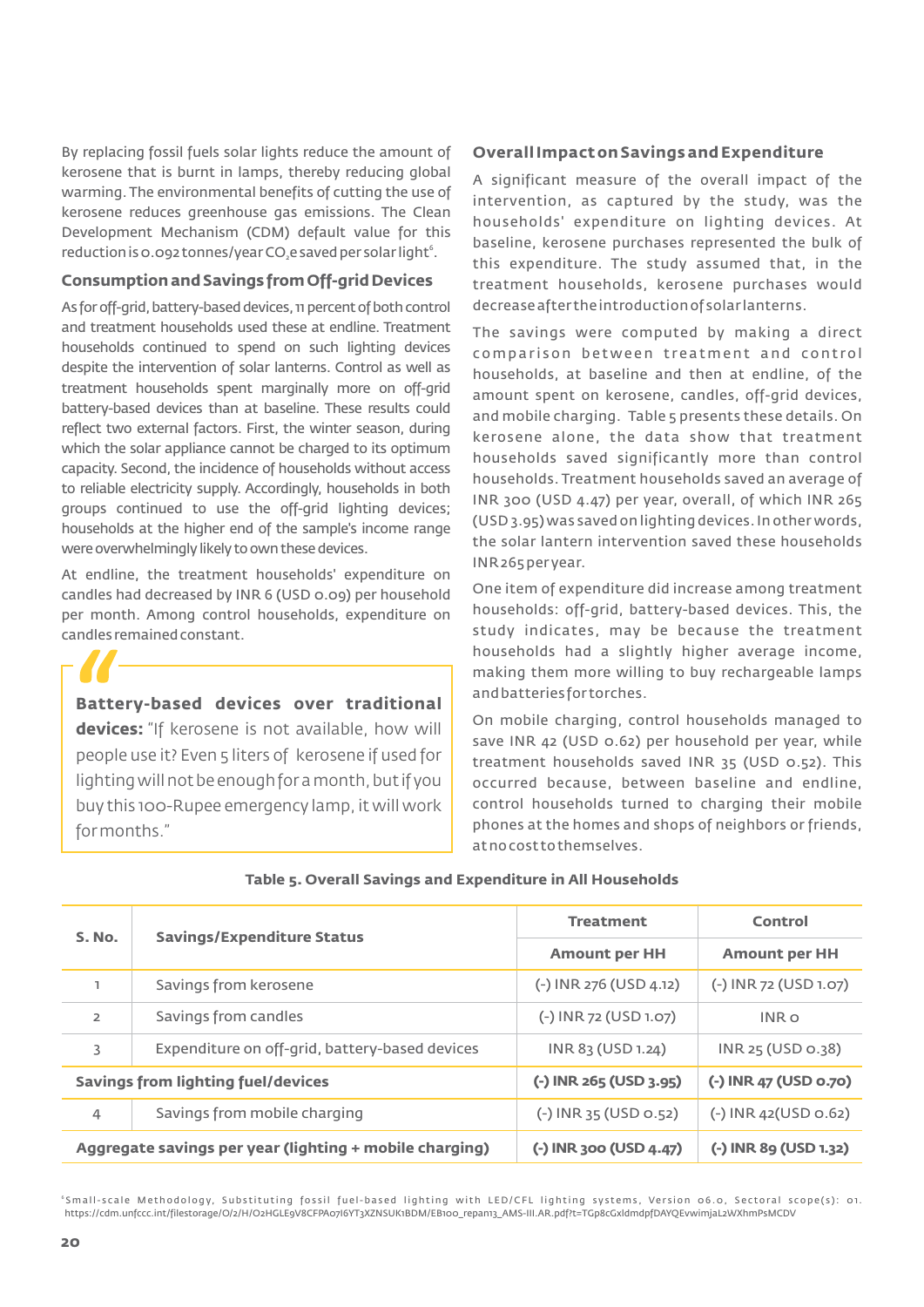# **Savings and Expenditure in Households with Grid Connectivity**

Among households with grid connectivity, treatment households saved INR 276 per year on kerosene while control households saved INR 72. Both groups of households incurred expenses on off-grid, battery-based devices, probably due to inconsistent grid connectivity. The fact that treatment households spent a little more on these devices was attributed to their marginally higher income. The minimal mobile charging expense among treatment households indicates savings owed to the solar device.

# **Savings and Expenditure in Households without Grid Connectivity**

Treatment households without access to grid electricity saved INR 240 (USD 3.58) per household per year by reducing their usage of kerosene. Control households, too, saved on kerosene, but less than half as much, or INR 108 per year. It is likely that some control households were able to save on kerosene by renting electricity connections from other nearby, grid-connected households, or by obtaining illegal electricity connections.

| S. No.                                                                                | <b>Savings/Expenditure Status</b>                                        | <b>Treatment</b>         | Control                  |  |
|---------------------------------------------------------------------------------------|--------------------------------------------------------------------------|--------------------------|--------------------------|--|
|                                                                                       |                                                                          | <b>Amount per HH</b>     | <b>Amount per HH</b>     |  |
| L.                                                                                    | Savings from kerosene                                                    | $(-)$ INR 300 (USD 4.48) | (-) INR 24 (USD 0.36)    |  |
| $\overline{2}$                                                                        | Savings from candles                                                     | $(-)$ INR 56 (USD 0.83)  | $(-)$ INR 1 (USD 0.02)   |  |
| 3<br>Expenditure on off-grid, battery-based devices                                   |                                                                          | INR 100 (USD 1.50)       | INR 68 (USD 1.01)        |  |
| Savings in treatment HHs and expenditure in control HHs<br>from lighting fuel/devices |                                                                          | $(-)$ INR 256 (USD 3.82) | <b>INR 43 (USD 0.64)</b> |  |
| 4                                                                                     | Expenditure on mobile charging                                           | INR1 (USD 0.01)          | INR 48 (USD 0.72)        |  |
|                                                                                       | Aggregate savings / expenditure per year<br>(lighting + mobile charging) | $(-)$ INR 255 (USD 3.81) | <b>INR 91 (USD 1.36)</b> |  |

#### **Table 6. Savings and Expenditure in Households with Grid Connectivity**

The survey results indicated that control households saved marginally more on mobile charging than treatment households. Off-grid control households, like grid-connected households, appeared to have switched to mobile charging through means that incurred no expense.

Overall, treatment households experienced higher savings on lighting fuel and devices. This was interpreted as a positive impact of the intervention.Table 7 presents these details.

### **Table 7. Savings and Expenditure in Households without Grid Connectivity**

| S. No.                                 | <b>Savings/Expenditure Status</b>                                        | <b>Treatment</b>         | Control                   |  |
|----------------------------------------|--------------------------------------------------------------------------|--------------------------|---------------------------|--|
|                                        |                                                                          | <b>Amount per HH</b>     | <b>Amount per HH</b>      |  |
| ı                                      | Savings from kerosene                                                    | $(-)$ INR 240 (USD 3.58) | $(-)$ INRs 108 (USD 1.61) |  |
| $\overline{2}$                         | Savings from candles                                                     | (-) INR 86 (USD 1.28)    | $(-)$ INR 1 (USD 0.01)    |  |
| 3                                      | Expenditure on off-grid, battery-based devices                           | $INR$ 57 (USD 0.85)      | $INR$ 58 (USD $O.87$ )    |  |
| Savings from lighting fuel and devices |                                                                          | (-) INR 269 (USD 4.01)   | (-) INR 51 (USD 0.76)     |  |
| $\overline{4}$                         | Savings from mobile charging                                             | $(-)$ INR 103 (USD 1.53) | $(-)$ INR 168 (USD 2.51)  |  |
|                                        | Aggregate savings / expenditure per year<br>(lighting + mobile charging) | (-) INR 372 (USD 5.55)   | (-) INR 219 (USD 3.27)    |  |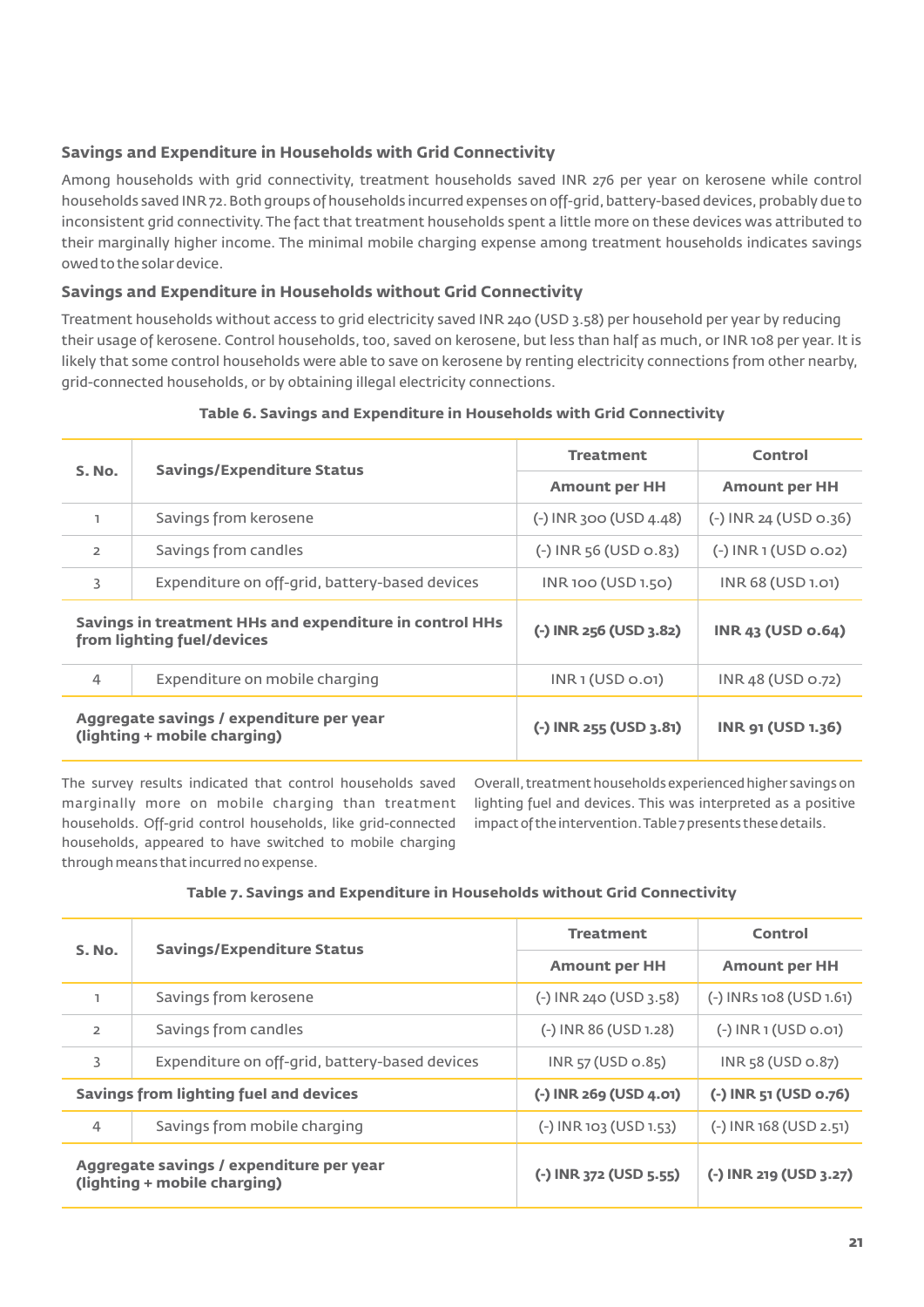#### **Impact on Education**

Children studied longer hours as a result of the intervention. Study time increased by 52 minutes per treatment household per day. Control households, too, reported an increase in children's study duration, but it was smaller at 34 minutes per day.

Study hours were also recorded for grid-connected and offgrid households. Children in off-grid treatment households were found to be studying 1 hour and 19 minutes longer per household per day. Children in off-grid control households maintained the same duration of study from baseline to endline. Children in grid-connected treatment households studied an extra 44 minutes per household per day. Finally, children in grid-connected control households studied an additional 30 minutes per day from baseline to endline - an improvement that was attributed to a small increase in the use of off-grid, battery-based devices for lighting.

"Earlier, they used to study under the kerosene lamp, but they did not feel like studying under that. The children started studying after we got this [solar lantern]" – Respondent, Bihar



Image: greenlight planet



#### **Figure 6. Distribution of All Lighting Sources for Studying, in Hours per Day**

Figure 6 displays how much each light source was used, relative to all others, for studying. In treatment households, children used the solar appliance for more hours than they used the kerosene lamp. Children in control households studied using primarily the traditional and off-grid devices.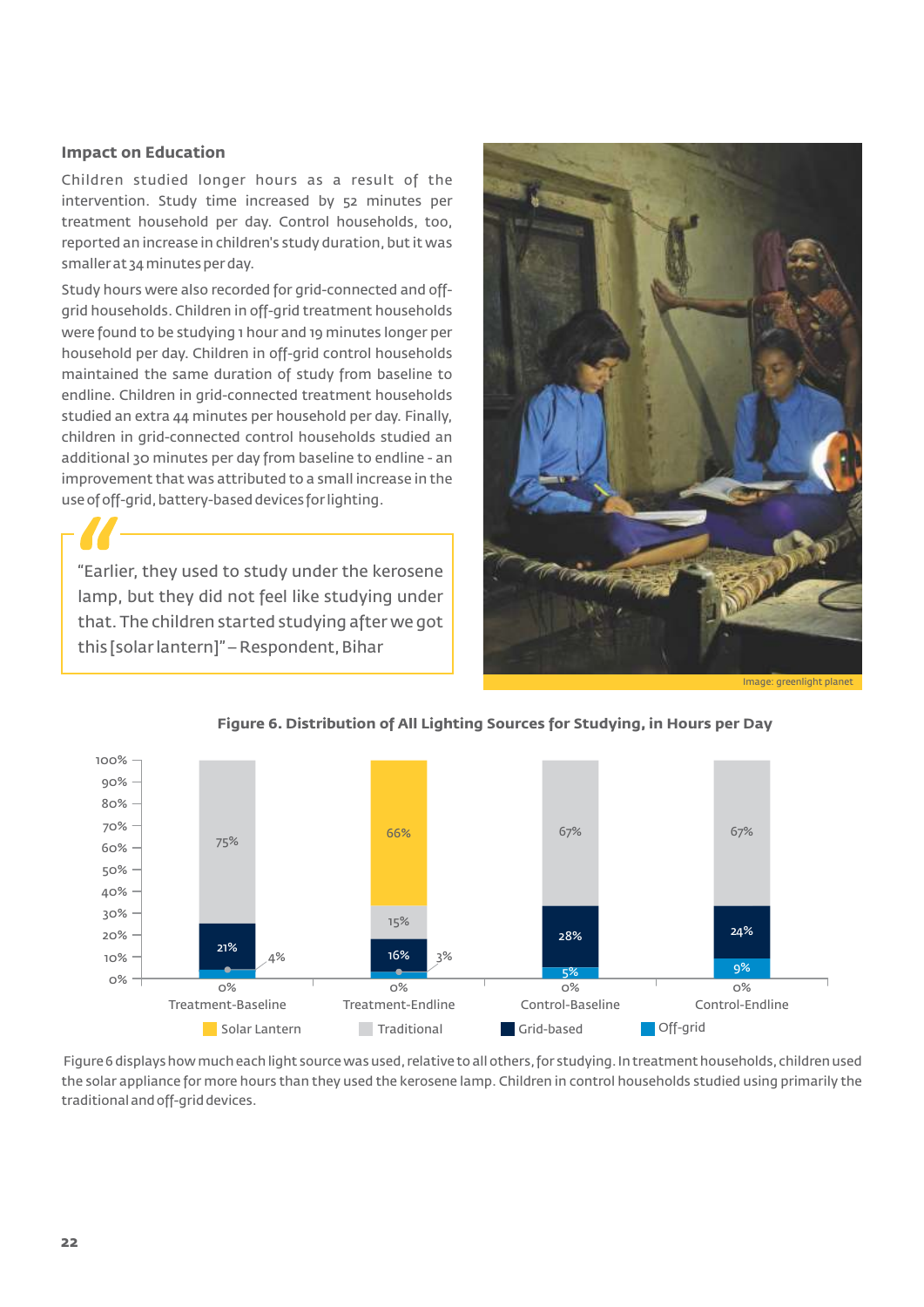### **Behavioral Changes**

This section details the shift in behavior and attitude of the households towards the solar appliances as well as towards traditional lighting devices.

#### **Changes in Solar Lantern Use**

The study drew the following insights about solar lantern usage from the survey and from focus-group discussions involving the treatment households.

- **Reasons for purchase:** Treatment households said that they purchased the solar lanterns as a brighter lighting option for the house. They wanted to avoid the recurring fuel cost of kerosene, and the negative health impact of traditional lamps.
- **Place of use:** Most treatment households said they used the solar lighting devices predominantly in the kitchen and bedroom, followed by the hall and other areas of the house.
- **Productive applications:**Although the study focused on household activities, the survey team received anecdotal evidence that the solar lanterns had a positive impact on occupations, such as tailoring, that involved piecework done at home.
- **Usage trends:** Figure 7 represents the relative share of usage hours of various lighting devices in the treatment households. It reveals an intensification in the use of solar lanterns from midline to endline. It shows a progressive shift towards the use of the solar lantern and a commensurate reduction in the use of traditional kerosene-based lamps for domestic lighting.





### **Figure 7. Distribution of All Lighting Sources Used per Day for Household Activities**

The marginal increase in the use of off-grid, battery-based devices (from 3 percent at baseline to 5 percent at endline) was attributed to a decline in the availability of grid electricity over the period of the survey.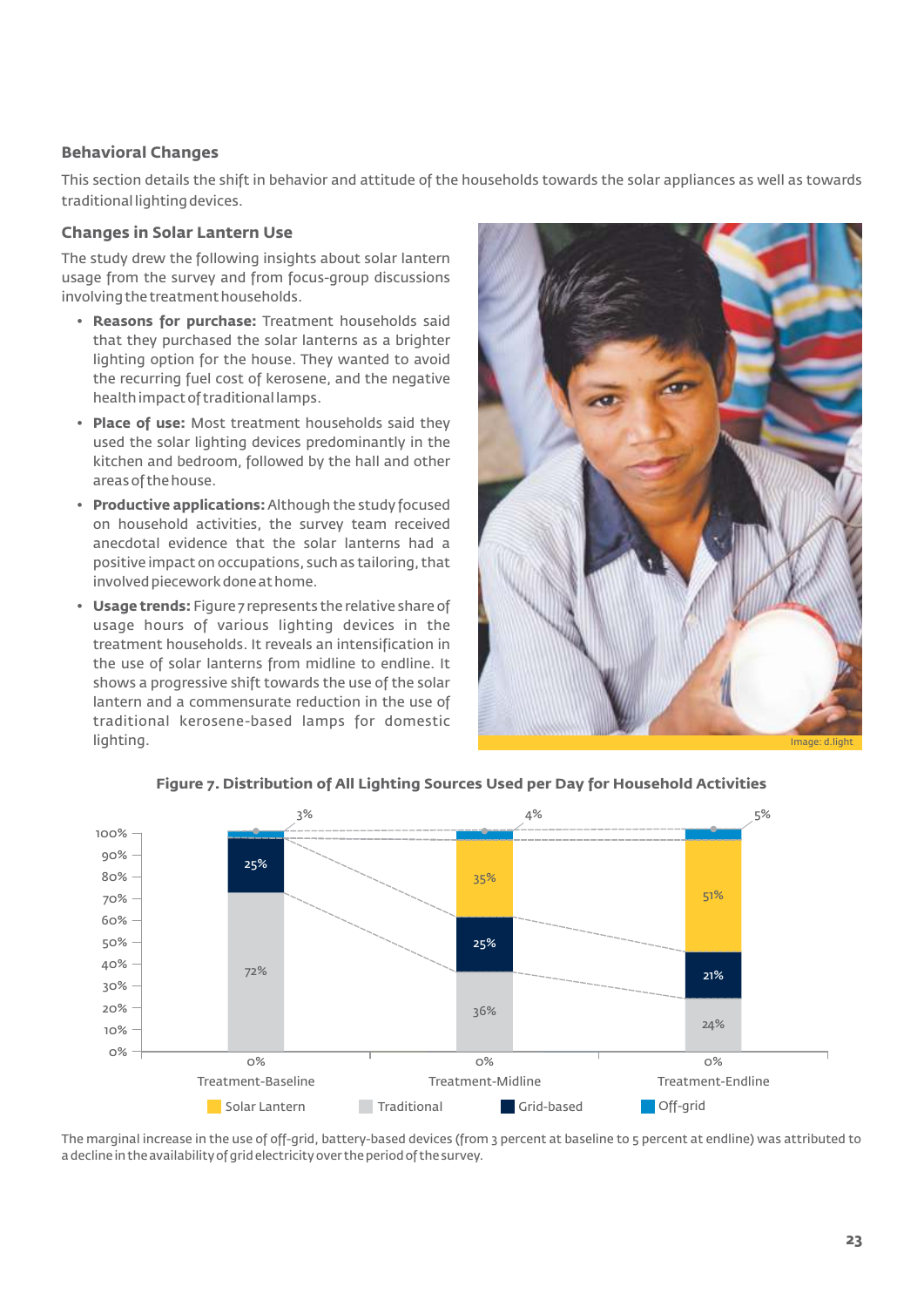# **Perceived Benefits of the Solar Devices**

The main benefits, according to the treatment households, included a brighter domestic light source, longer hours of study for children, and increased health and safety for the family members.A significant number of households mentioned the portability of the lighting unit and the reduced household expenditure as key benefits of the solar light. These perceived benefits were given more importance at midline than endline (see Figure 8), possibly because the novelty factor of the solar appliance had worn off by endline.



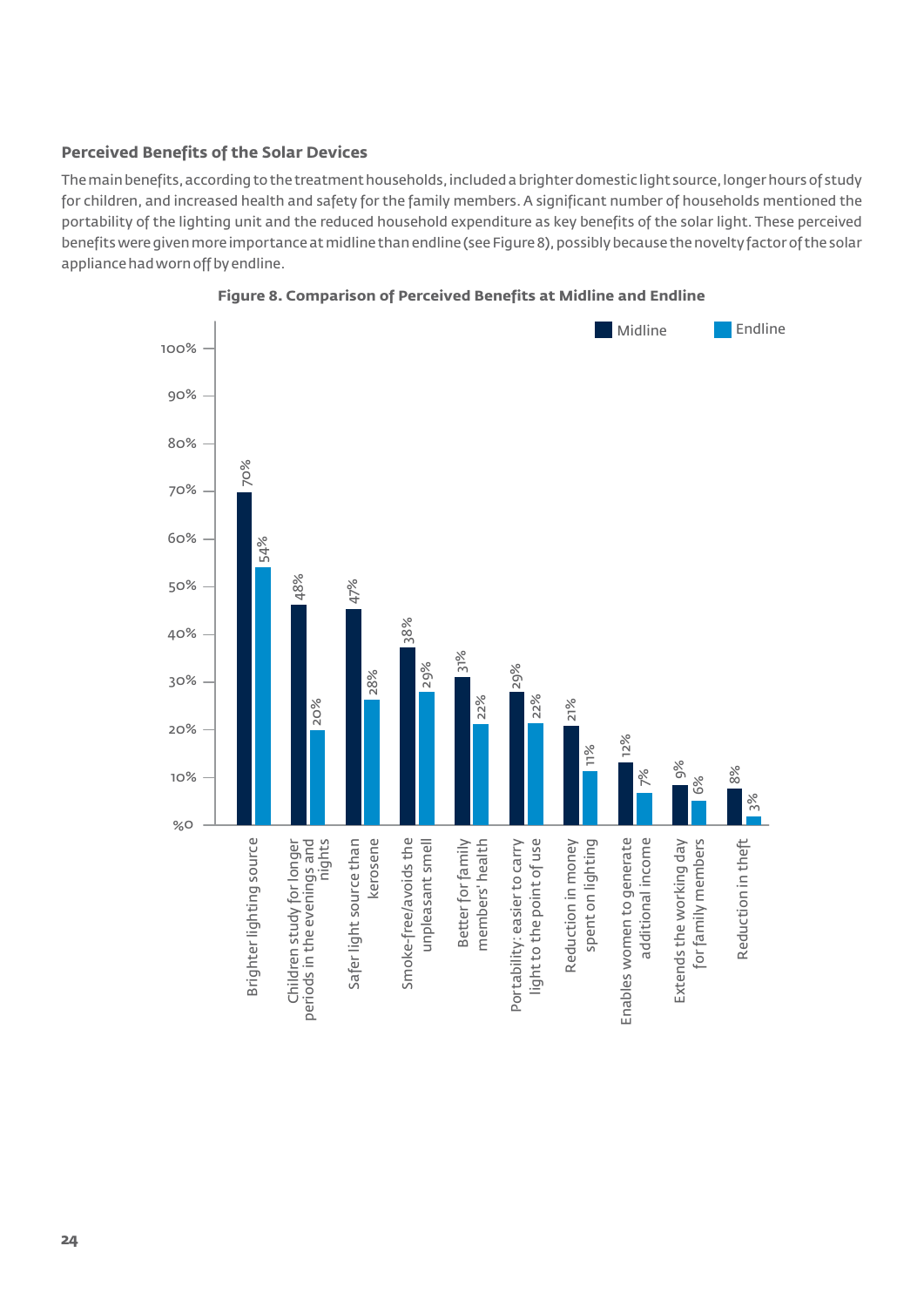# **Difficulties / Problems Faced in the Use of the Solar Devices**

The treatment households reported a number of challenges they faced in using the solar lanterns, at midline and endline. Figure 9 presents the most common such instances.

Among them was cost: the initial purchase price was considered high. Other challenges included difficulties of use, such as poor solar charging during the winter and rainy seasons, insufficient charge to last late into the night, and overall low charge-retention by the battery.

The considerable reduction in the reporting of such problems at endline, the study explained, could be because of the treatment households' greater familiarity with the appliance, and therefore their more realistic expectations of its functioning.



### **Figure 9. Difficulties and Problems faced with the Solar Appliances**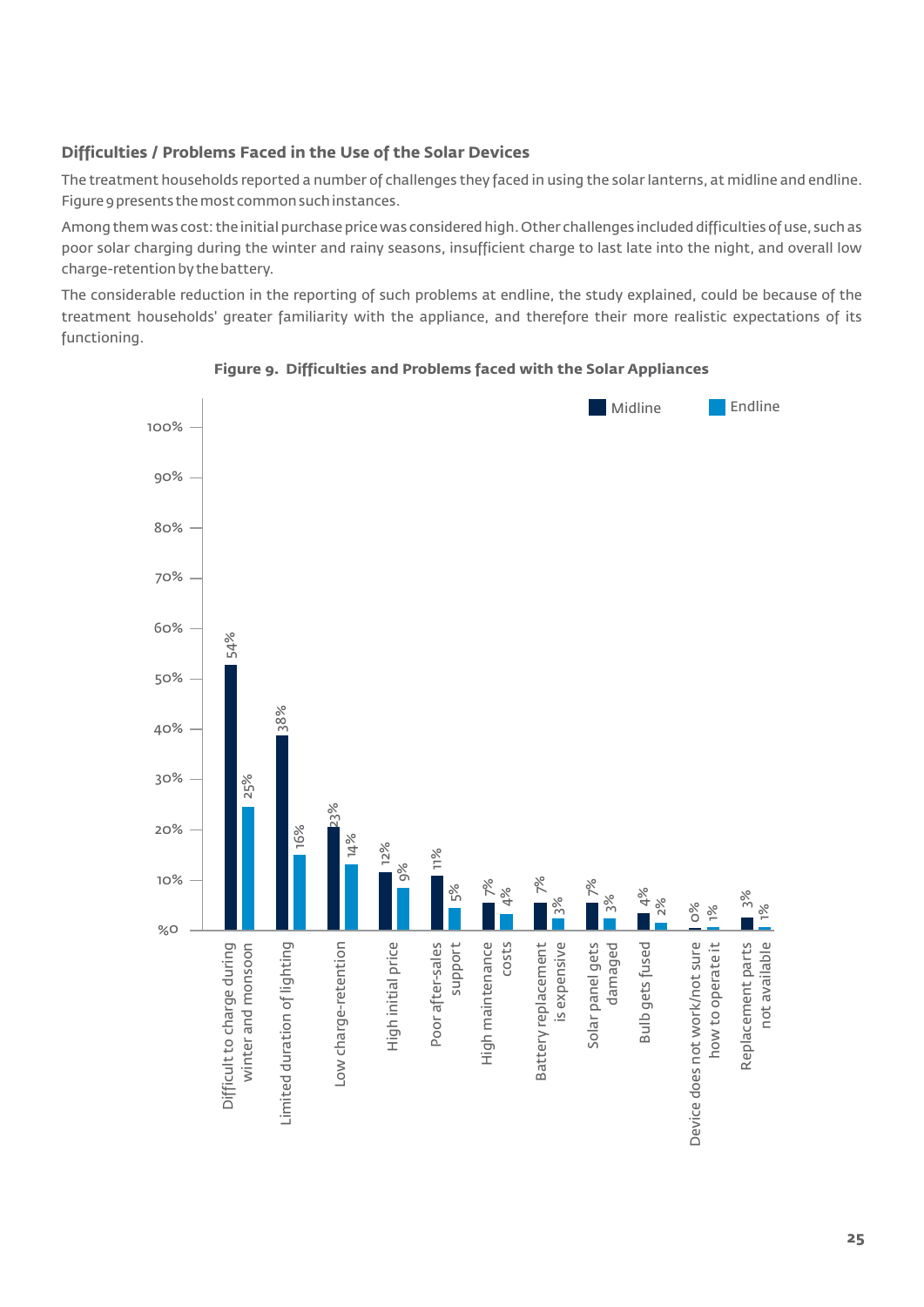### **Health**

One of the anticipated outcomes of the intervention was a reduction in respiratory and related ailments induced by fumes from the kerosene lamps. The findings, however, revealed a marginal increase in the incidence of such ailments among treatment households,from 15 percent at baseline to 19 percent at endline.A marginal increase in these ailments was likewise noted among control households,from 13 percent at baseline to 16 percent at endline.

Computing the double difference at endline and baseline among treatment and control households, however, the study calculated a net increase of 1 percent in the incidence of ailments.Thus, no substantive impact on this parameter was evident by the end of the intervention period.

### **Fire accidents and safety**

Neither treatment nor control households experienced any change in the incidence of fire accidents. The double difference computation showed a zero percent effect on fire accidents from baseline to endline. The intervention, therefore, had a very minimal or zero impact on the incidence of fire accidents.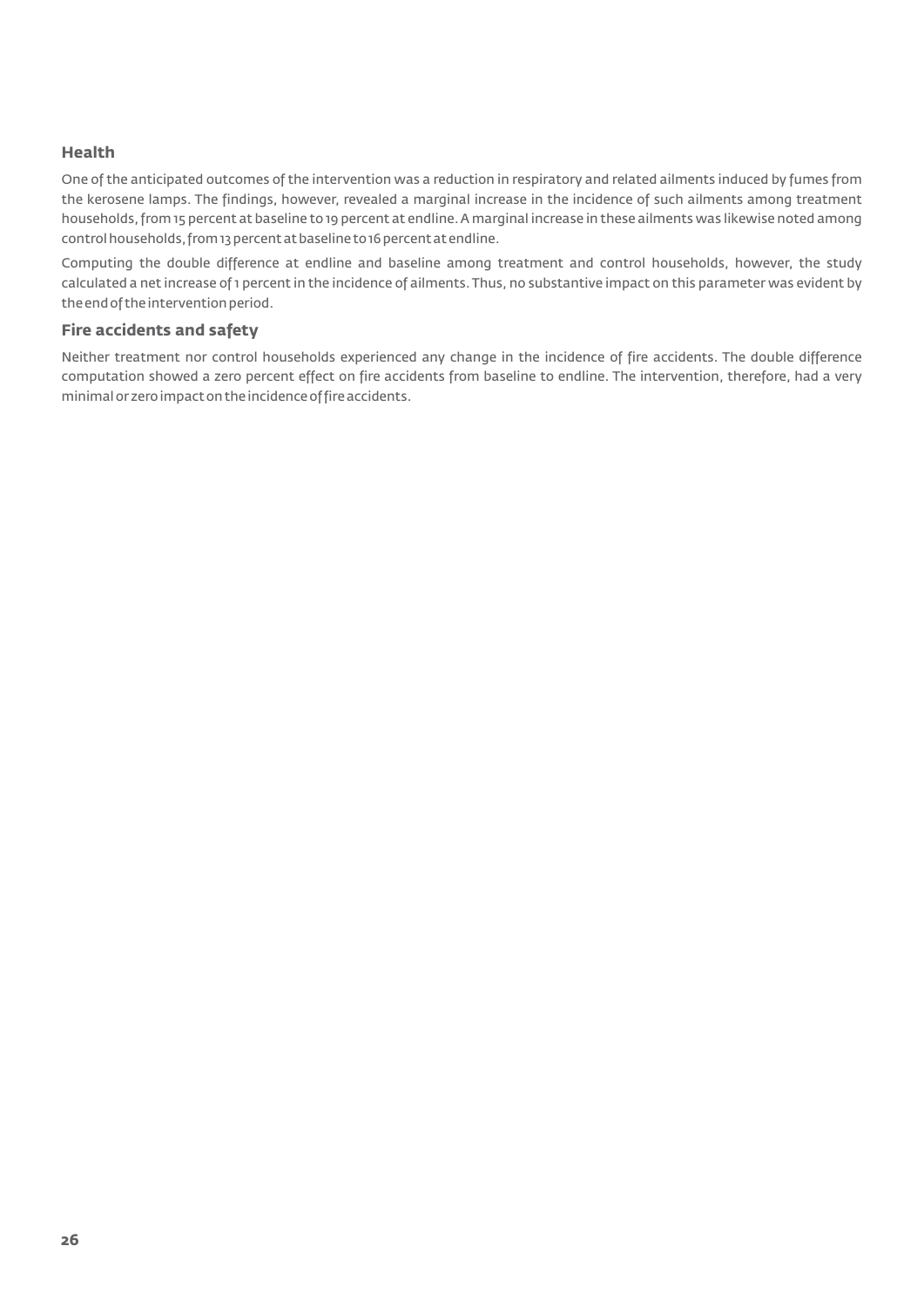# Conclusion

This study examined the impact of the intervention of solar-powered lanterns on households in rural north India, over a period of 2.5 years. Over this period, the study obtained clear and relevant results in a number of parameters. The most dramatic indicator of impact was the divergence in the consumption of and savings on kerosene between the treatment and control households. Other notable positive effects included an increase in the number of hours of light available for children to study and for adults to pursue other household and income-generating activities.

Many Indian villages that are officially electrified contain a mix of households with and without access to grid electricity. The study confirmed that the intervention of solar lanterns holds out benefits to all such households.Given that even gridconnected households in rural India face 11 hours to 15 hours of power cuts every day, including during the evening and night,solar lanterns are an effective way of supporting their lighting needs.Non-electrified villages tend to receive the bulk of such interventions, but the findings of this study highlight the need in electrified villages as well. Rural electrification is spreading at a rapid pace in India, but solar appliances remain a meaningful way to bridge some of the obvious and persistent supply-side gaps.